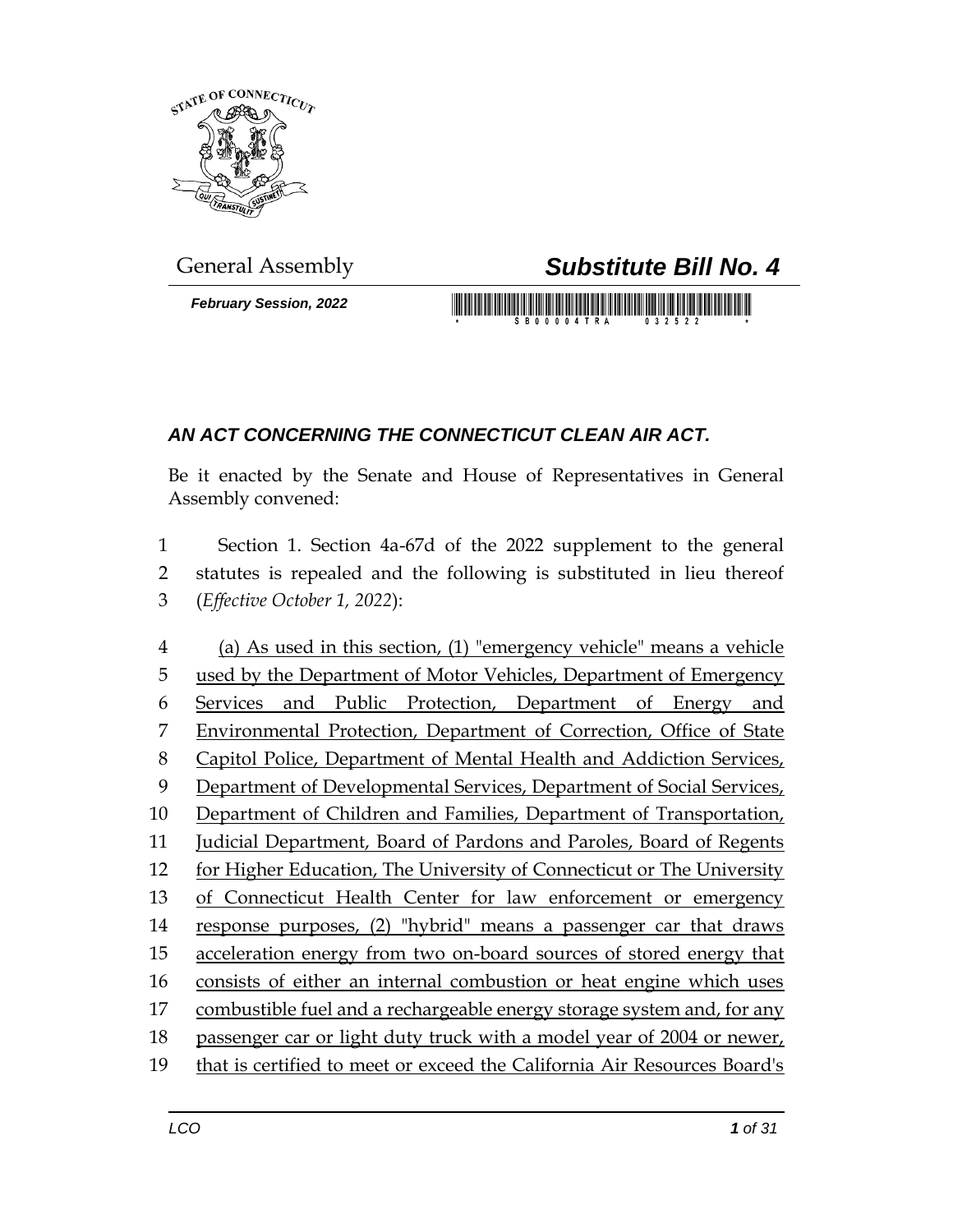LEV (Low Emission Vehicle) II LEV Standard, (3) "zero-emission bus"

21 means any urban bus certified by the executive officer of the California

22 Air Resources Board to produce zero emissions of any criteria pollutant

under all operational modes and conditions, (4) "battery electric vehicle"

24 and "fuel cell electric vehicle" have the same meanings as provided in

section 16-19eee, and (5) "camp trailer" has the same meaning as

provided in section 14-1.

 **[**(a)**]** (b) The fleet average for cars or light duty trucks purchased by the state shall: (1) On and after October 1, 2001, have a United States Environmental Protection Agency estimated highway gasoline mileage rating of at least thirty-five miles per gallon and on and after January 1, 2003, have a United States Environmental Protection Agency estimated highway gasoline mileage rating of at least forty miles per gallon, (2) comply with the requirements set forth in 10 CFR 490 concerning the percentage of alternative-fueled vehicles required in the state motor vehicle fleet, and (3) obtain the best achievable mileage per pound of carbon dioxide emitted in its class. The alternative-fueled vehicles purchased by the state to comply with said requirements shall be capable of operating on natural gas or electricity or any other system acceptable to the United States Department of Energy that operates on fuel that is available in the state.

 **[**(b)**]** (c) Notwithstanding any other provisions of this section, (1) on and after January 1, 2008: (A) At least fifty per cent of all cars and light duty trucks purchased or leased by the state shall be alternative-fueled, hybrid electric or plug-in electric vehicles, (B) all alternative-fueled vehicles purchased or leased by the state shall be certified to the California Air Resources Board's Low Emission Vehicle II Ultra Low Emission Vehicle Standard, and (C) all gasoline-powered light duty and hybrid vehicles purchased or leased by the state shall, at a minimum, be certified to the California Air Resource Board's Low Emission Vehicle II Ultra Low Emission Vehicle Standard, (2) on and after January 1, 2012, one hundred per cent of such cars and light duty trucks shall be alternative-fueled, hybrid electric or plug-in electric vehicles, **[**and**]** (3) on and after January 1, **[**2030, at least fifty per cent of such cars and light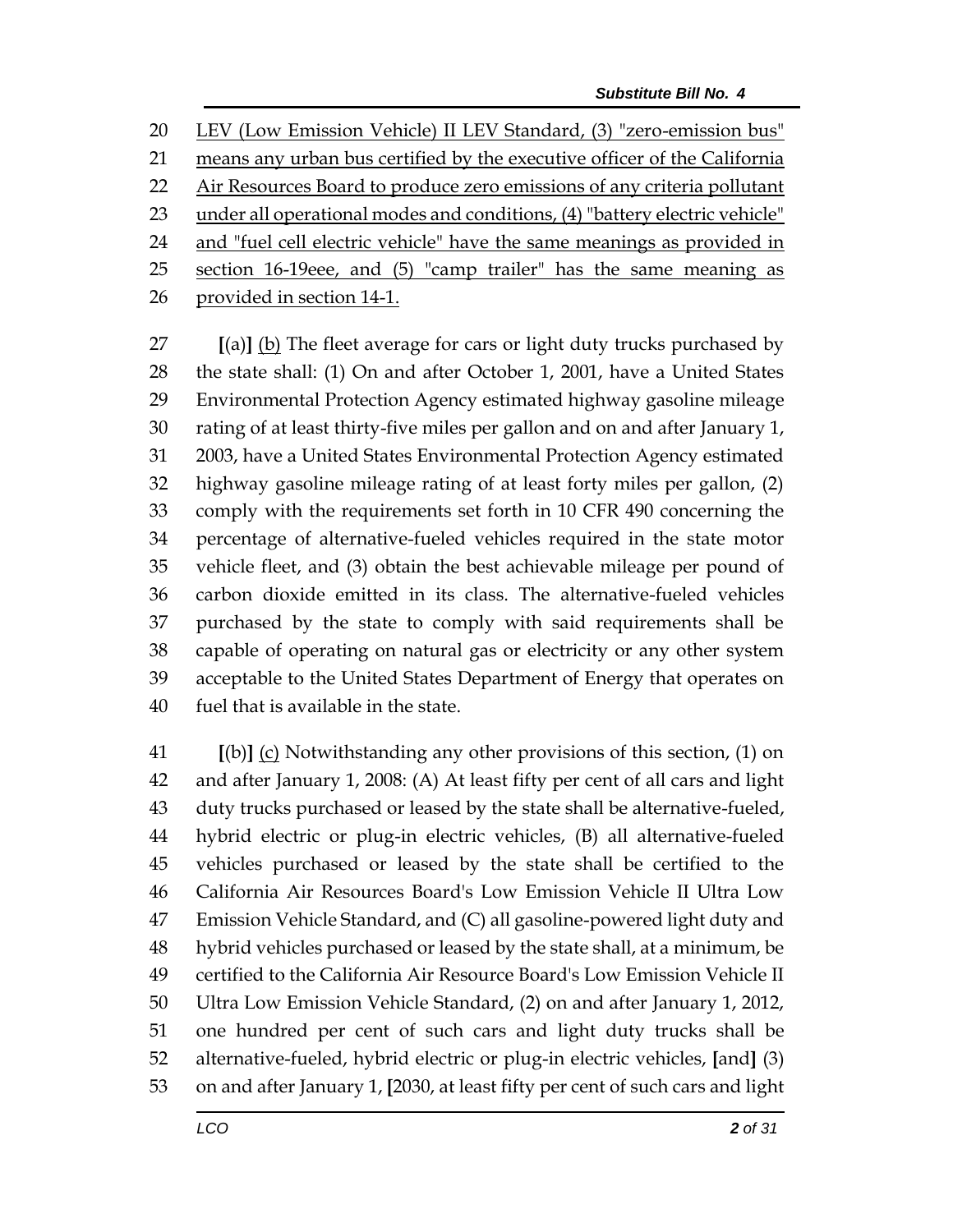| 54 | duty trucks shall be zero-emission vehicles] 2026, at least fifty per cent                       |  |  |
|----|--------------------------------------------------------------------------------------------------|--|--|
| 55 | of such cars and light duty trucks shall be battery electric vehicles, (4)                       |  |  |
| 56 | on and after January 1, 2028, at least seventy-five per cent of such cars                        |  |  |
| 57 | and light duty trucks shall be battery electric vehicles, and (5) on and                         |  |  |
| 58 | after January 1, 2030, one hundred per cent of such cars and light duty                          |  |  |
| 59 | trucks shall be battery electric vehicles.                                                       |  |  |
| 60 | $[(c)]$ (d) (1) On and after January 1, 2030, at least thirty per cent of all                    |  |  |
| 61 | buses purchased or leased by the state shall be zero-emission buses.                             |  |  |
| 62 | (2) On and after January 1, 2024, the state shall cease to procure,                              |  |  |
| 63 | purchase or lease any diesel-fueled transit bus.                                                 |  |  |
| 64 | [(d)] <u>(e)</u> The provisions of subsections [(a)] <u>(b)</u> to [(c)] <u>(d)</u> , inclusive, |  |  |
| 65 | of this section shall not apply to any $(1)$ emergency vehicle, $(2)$ sport                      |  |  |
| 66 | utility vehicle, (3) bus or van that transports individuals in wheelchairs,                      |  |  |
| 67 | (4) specialty upfitted motor vehicle, or (5) camp trailer.                                       |  |  |
| 68 | $[$ (e) As used in this section, $(1)$ "emergency vehicle" means a vehicle                       |  |  |
| 69 | used by the Department of Motor Vehicles, Department of Emergency                                |  |  |
| 70 | and Public Protection, Department of Energy and<br><b>Services</b>                               |  |  |
| 71 | Environmental Protection, Department of Correction, Office of State                              |  |  |
| 72 | Capitol Police, Department of Mental Health and Addiction Services,                              |  |  |
| 73 | Department of Developmental Services, Department of Social Services,                             |  |  |
| 74 | Department of Children and Families, Department of Transportation,                               |  |  |
| 75 | Judicial Department, Board of Pardons and Paroles, Board of Regents                              |  |  |
| 76 | for Higher Education, The University of Connecticut or The University                            |  |  |
| 77 | of Connecticut Health Center for law enforcement or emergency                                    |  |  |
| 78 | response purposes, (2) "hybrid" means a passenger car that draws                                 |  |  |
| 79 | acceleration energy from two on-board sources of stored energy that                              |  |  |
| 80 | consists of either an internal combustion or heat engine which uses                              |  |  |
| 81 | combustible fuel and a rechargeable energy storage system, and, for any                          |  |  |

 passenger car or light duty truck with a model year of 2004 or newer, that is certified to meet or exceed the California Air Resources Board's

 LEV (Low Emission Vehicle) II LEV Standard, (3) "zero-emission vehicle" means a battery electric vehicle, hybrid electric vehicle, range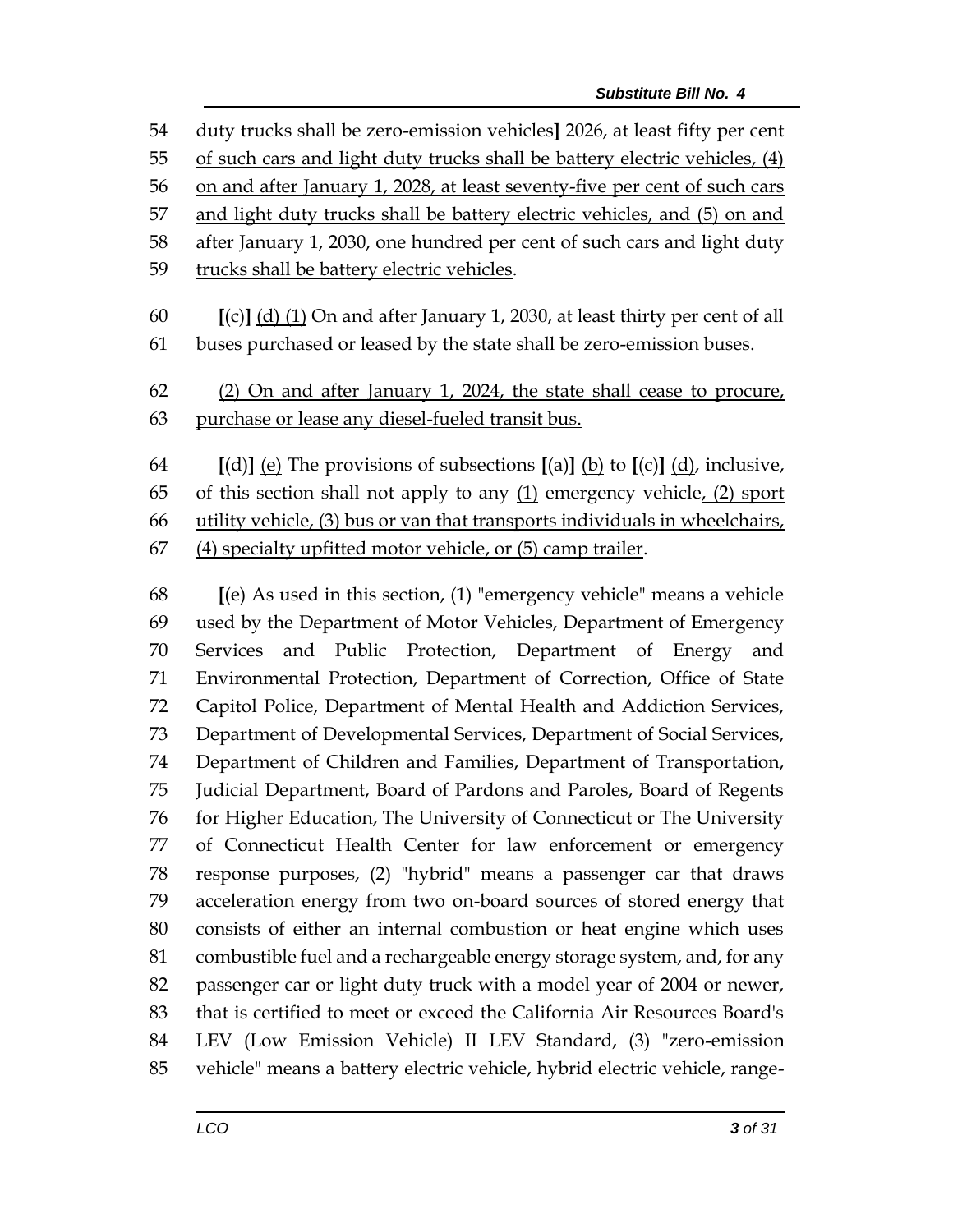extended electric vehicle and any vehicle that is certified by the executive officer of the California Air Resources Board to produce zero emissions of any criteria pollutant under all operational modes and conditions, and (4) "zero-emission bus" means any urban bus certified by the executive officer of the California Air Resources Board to produce zero emissions of any criteria pollutant under all operational modes and conditions.**]**

 (f) In performing the requirements of this section, the Commissioners of Administrative Services, Energy and Environmental Protection and Transportation shall, whenever possible, consider the use of and impact on Connecticut-based companies.

 (g) The Commissioner of Administrative Services, in consultation with the Commissioner of Transportation, shall (1) study the feasibility of creating a competitive bid process for the aggregate procurement of **[**zero-emission**]** light, medium and heavy duty battery electric vehicles, fuel cell electric vehicles and zero-emission buses, **[**and**]** (2) determine whether such aggregate procurement would achieve a cost savings on the purchase of such vehicles and buses and related administrative costs, (3) develop a plan to implement zero-emission buses state wide, and (4) identify any barriers to such implementation. On or before January 1, **[**2020**]** 2024, the Commissioner of Administrative Services shall **[**report**]** submit, in accordance with the provisions of section 11-4a, **[**on**]** a report on the results of such study and a copy of the implementation plan to the joint standing committees of the General Assembly having cognizance of matters relating to government administration and transportation. The Commissioner of Administrative Services may proceed with such aggregate procurement if the commissioner determines such aggregate procurement would achieve a cost savings.

 (h) The Commissioner of Administrative Services shall consider the lower costs associated with the maintenance of a battery electric vehicle when establishing the amount to lease such battery electric vehicle to another state agency.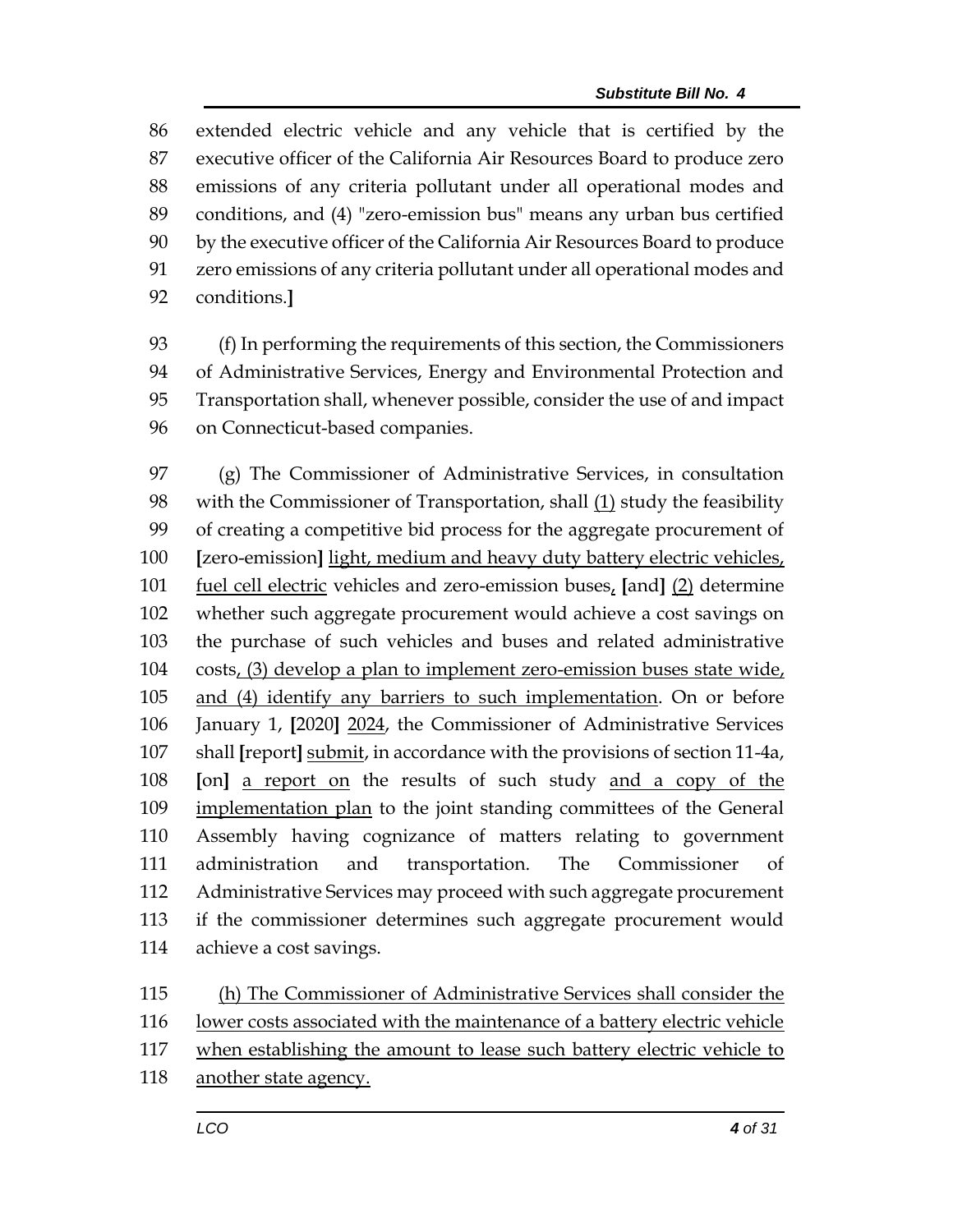(i) Not later than January 1, 2026, and annually thereafter, if the fleet average for cars or light duty trucks purchased by the state does not meet the requirements of subsection (c) of this section, the commissioner 122 shall submit, in accordance with the provisions of section 11-4a, a report to the joint standing committees of the General Assembly having cognizance of matters relating to government administration, transportation and the environment. Such report shall (1) explain why such requirements were not met, and (2) propose an alternative schedule to meet such requirements after considering available appropriations and the market conditions for battery electric vehicles and the associated charging infrastructure for battery electric vehicles.

Sec. 2. (NEW) (*Effective October 1, 2022*) (a) As used in this section:

 (1) "Association of unit owners", "limited common elements", "common elements", "board of directors", "condominium instruments", "unit" and "unit owner" have the same meanings as provided in section 47-68a of the general statutes;

 (2) "Electric vehicle charging station" has the same meaning as provided in section 16-19f of the general statutes; and

 (3) "Reasonable restrictions" means a restriction that does not significantly increase the cost of the electric vehicle charging station or significantly decrease its efficiency or specified performance.

 (b) On and after October 1, 2022, any provision of the condominium instruments that either prohibits or unreasonably restricts the installation or use of an electric vehicle charging station in a unit parking space or limited common element parking space, or is otherwise in conflict with the provisions of this section, shall be void and unenforceable.

 (c) An electric vehicle charging station installed pursuant to this section shall meet all applicable health and safety standards and requirements under any state or federal law or municipal ordinance.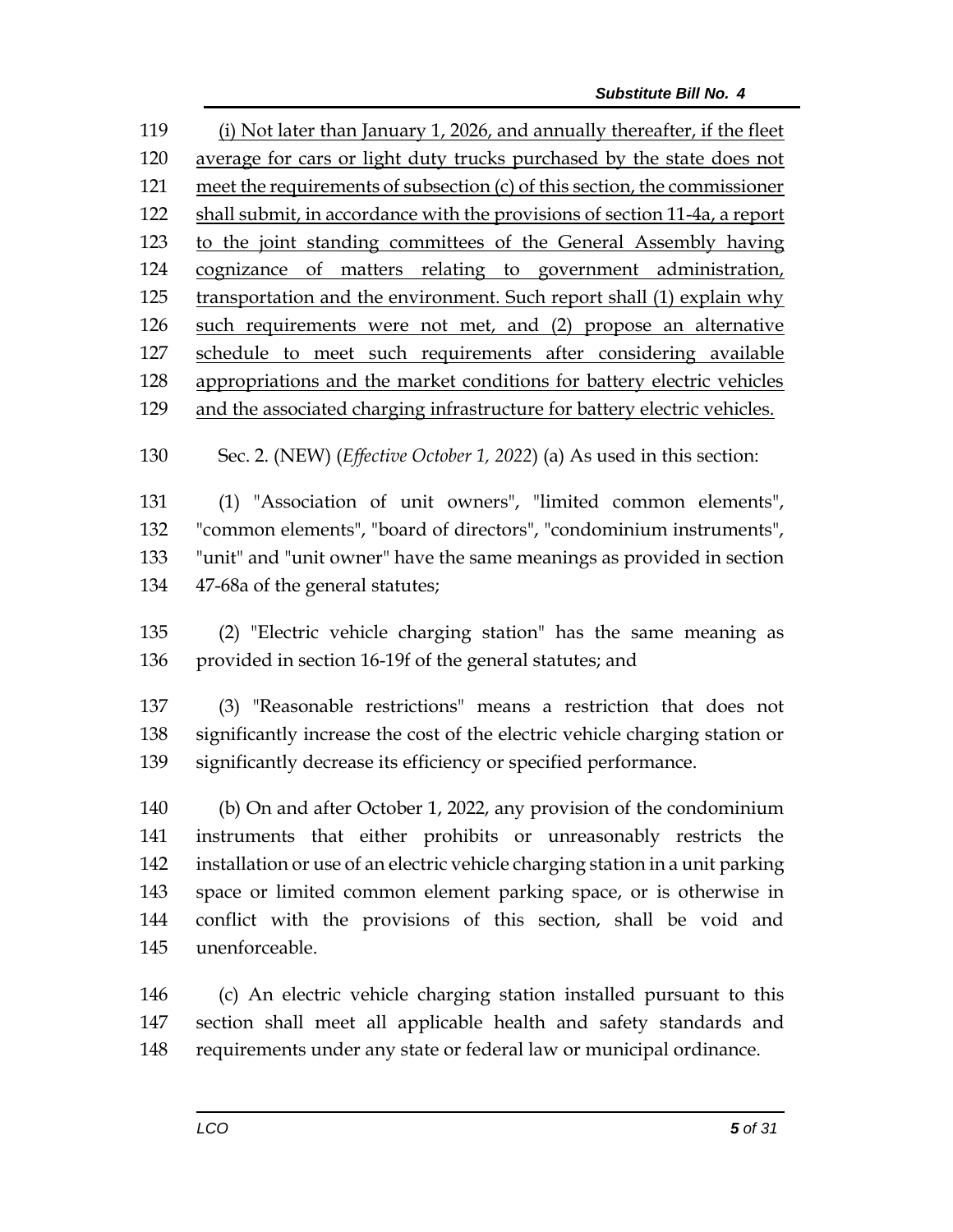(d) A unit owner may submit an application to install an electric vehicle charging station to the board of directors. The board of directors shall acknowledge, in writing, the receipt of any such application not later than thirty days after such receipt, and process such application in the same manner as an application for an addition, alteration or improvement pursuant to the declaration, as described in section 47-70 of the general statutes. The approval or denial of such application shall be in writing and shall be issued not later than sixty days after the date of receipt of such application. If an application is not denied in writing within such sixty-day period, the application shall be deemed approved, unless the board of directors reasonably requests additional information not later than sixty days from the date of receipt of such application.

 (e) If a unit owner seeks to install an electric vehicle charging station, the following provisions shall apply:

 (1) The unit owner shall obtain approval from the board of directors to install the electric vehicle charging station and the board of directors may approve the installation if the owner agrees in writing to: (A) Comply with the provisions of the declaration regarding an addition, alteration or improvement; (B) engage a licensed and insured contractor to install the electric vehicle charging station; (C) if the proposed electric vehicle charging station is located in a unit parking space, provide a certificate of insurance, within fourteen days of approval, that names the association of unit owners as a named additional insured under the owner's insurance policy; (D) pay for the costs associated with the installation of the electric vehicle charging station, including, but not limited to, increased master policy premiums, attorney's fees incurred by the association of unit owners, engineering fees, professional fees, permit fees and applicable zoning compliance costs; and (E) connect the electricity to the unit's individual meter or install a separate meter to identify and pay the electricity usage costs associated with the electric vehicle charging station.

(2) The unit owner, and each successive owner, of the electric vehicle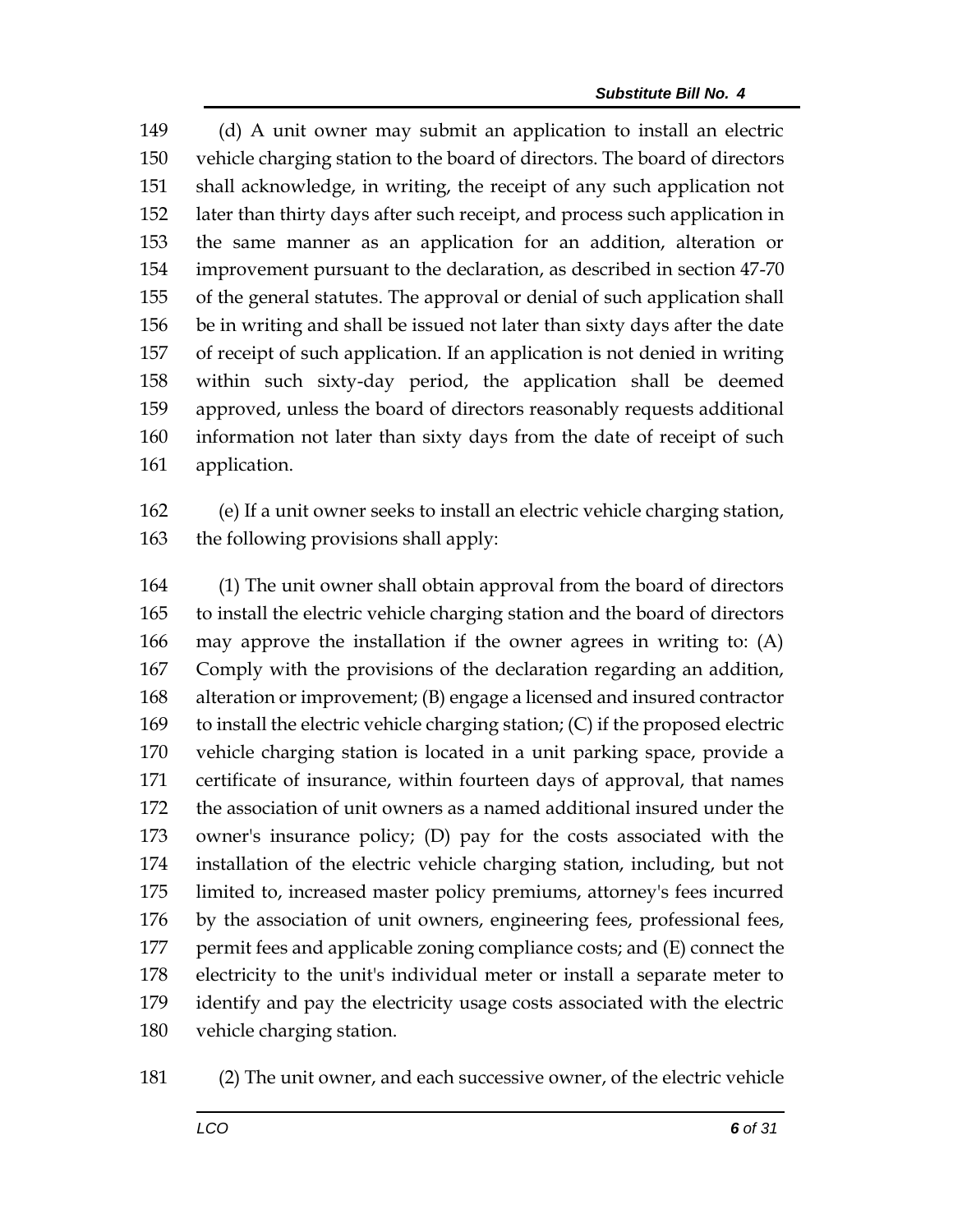charging station shall be responsible for: (A) The costs for damage to the electric vehicle charging station, common elements or units resulting from the installation, use, maintenance, repair, removal or replacement of the electric vehicle charging station; (B) the costs for the maintenance, repair and replacement of the electric vehicle charging station until it has been removed; (C) the costs for the restoration of the physical space where the electric vehicle charging station was installed after it is removed; (D) the costs of electricity associated with the electric vehicle charging station; (E) the common expenses as a result of uninsured losses pursuant to any master insurance policy held by the association of unit owners; and (F) making disclosures to prospective buyers (i) regarding the existence of the electric vehicle charging station, (ii) regarding the associated responsibilities of the unit owner under this section, and (iii) of the requirement that the purchaser accepts the electric vehicle charging station unless it is removed prior to the transfer of the unit.

 (3) A unit owner shall not be required to maintain a liability coverage policy for an existing National Electrical Manufacturers Association standard alternating current power plug.

 (f) An association of unit owners may install an electric vehicle charging station in the common elements for the use of all unit owners. For any such electric vehicle charging station, the association of unit owners shall develop appropriate rules for such use.

 (g) An association of unit owners may create a new parking space where one did not previously exist to facilitate the installation of an electric vehicle charging station.

 (h) An association of unit owners may require the unit owner to remove the electric vehicle charging station prior to the unit owner's sale of the property unless the purchaser of the property agrees to take ownership of the electric vehicle charging station.

 (i) In any action by an association of unit owners seeking to enforce compliance with this section, the prevailing party shall be awarded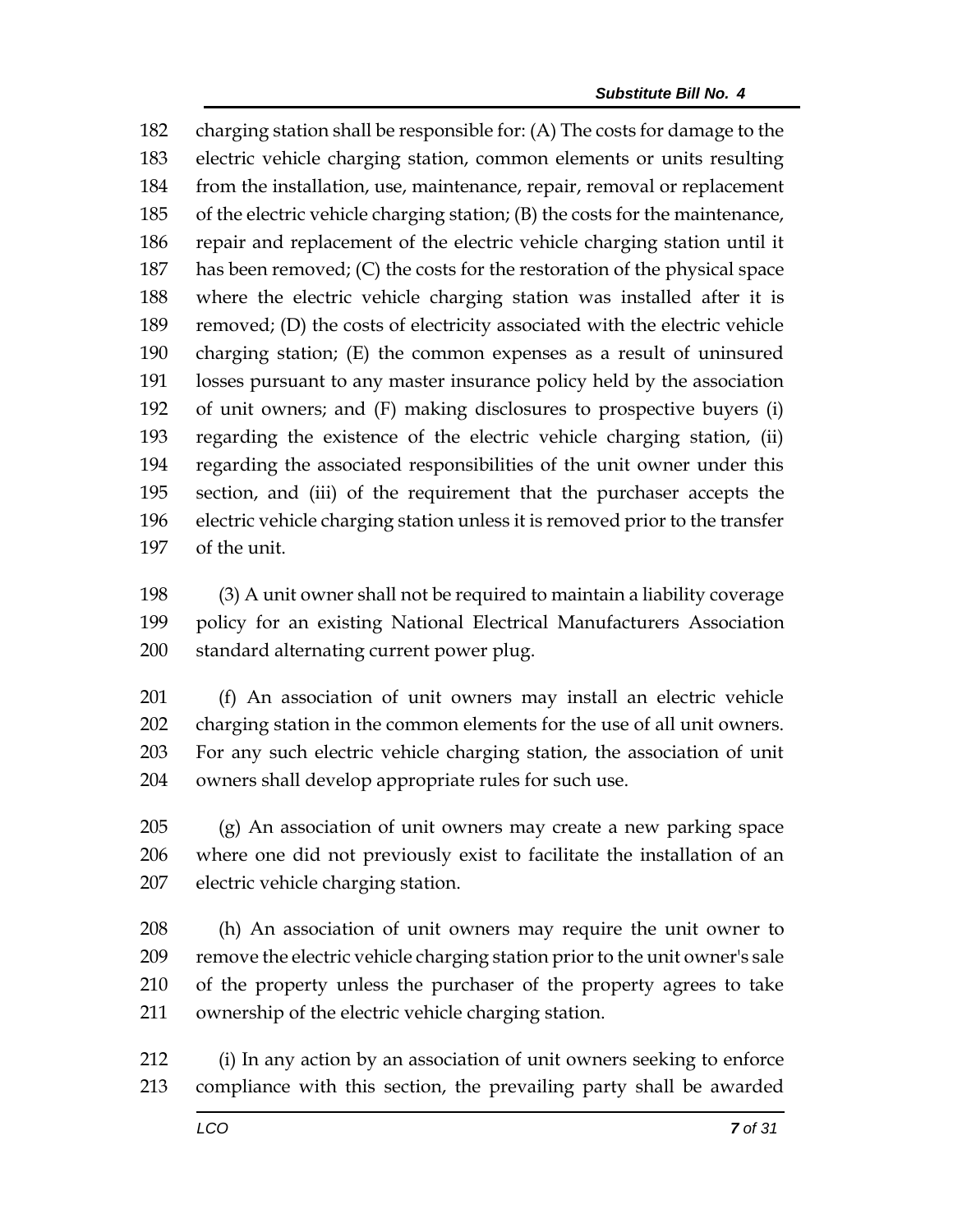reasonable attorney's fees.

 (j) The provisions of this section shall not apply to an association of unit owners that imposes reasonable restrictions on electric vehicle charging stations or has electric vehicle charging stations at a ratio that is equal to or greater than fifteen per cent of the number of units.

Sec. 3. (NEW) (*Effective October 1, 2022*) (a) As used in this section:

 (1) "Association", "limited common element", "common elements", "executive board", "bylaws", "declaration", "rule", "unit", "unit owner" and "purchaser" have the same meanings as provided in section 47-202 of the general statutes;

 (2) "Electric vehicle charging station" has the same meaning as provided in section 16-19f of the general statutes; and

 (3) "Reasonable restrictions" means a restriction that does not significantly increase the cost of the electric vehicle charging station or significantly decrease its efficiency or specified performance.

 (b) On and after October 1, 2022, any provision of the declaration or bylaws that either prohibits or unreasonably restricts the installation or use of an electric vehicle charging station in a unit parking space or limited common element parking space, or is otherwise in conflict with the provisions of this section, shall be void and unenforceable.

 (c) An electric vehicle charging station installed pursuant to this section shall meet all applicable health and safety standards and requirements under any state or federal law or municipal ordinance.

 (d) A unit owner may submit an application to install an electric vehicle charging station to the executive board. The executive board shall acknowledge, in writing, the receipt of any such application not later than thirty days after such receipt, and process such application in the same manner as an application for an addition, alteration or improvement pursuant to the declaration or bylaws. The approval or denial of such application shall be in writing and shall be issued not later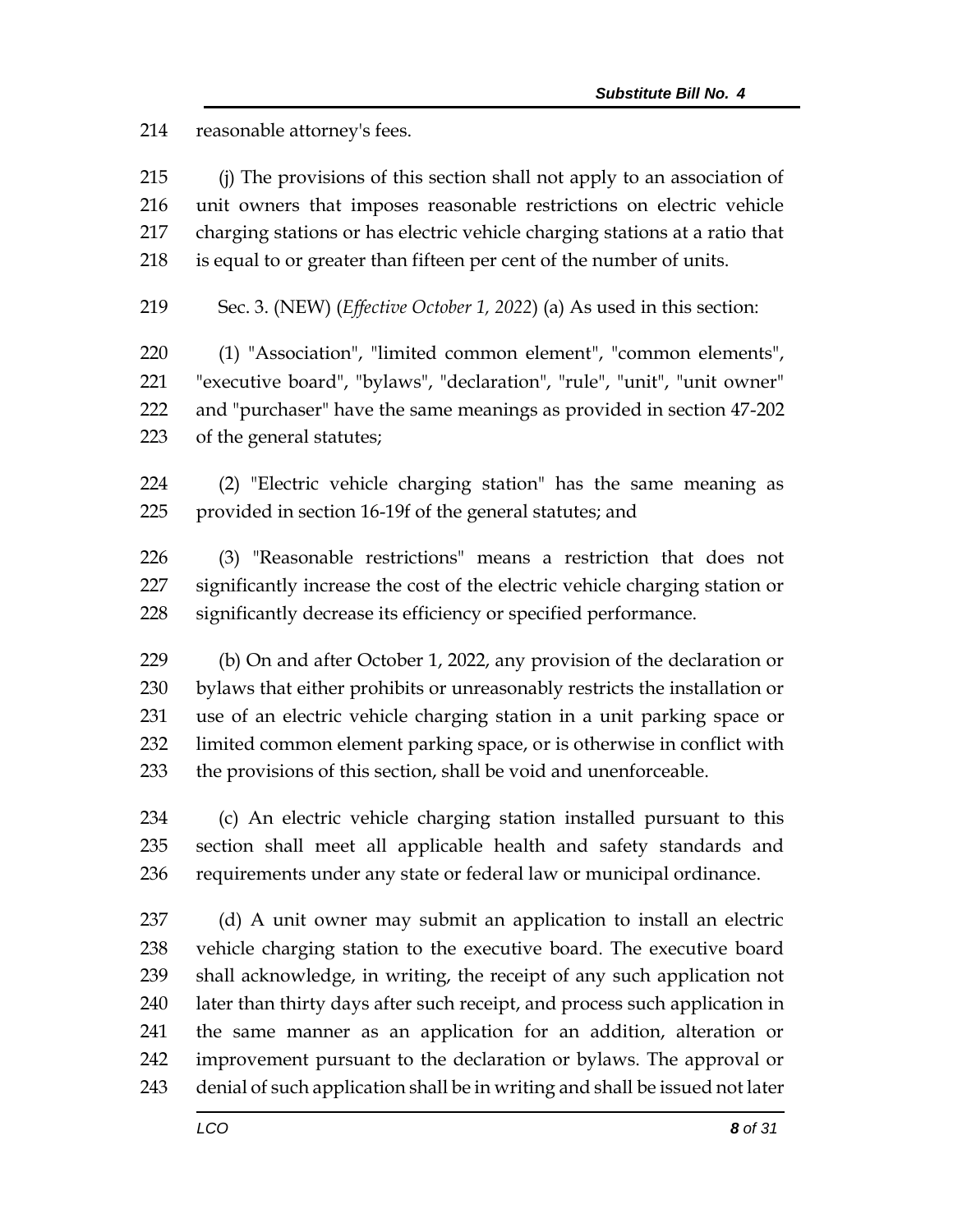than sixty days after the date of receipt of such application. If an application is not denied in writing within such sixty-day period, the application shall be deemed approved, unless the executive board reasonably requests additional information not later than sixty days 248 from the date of receipt of such application.

 (e) If a unit owner seeks to install an electric vehicle charging station, the following provisions shall apply:

 (1) The unit owner shall obtain approval from the executive board to install the electric vehicle charging station and the executive board may approve the installation if the owner agrees in writing to: (A) Comply with the provisions of the declaration or bylaws regarding an addition, alteration or improvement; (B) engage a licensed and insured contractor to install the electric vehicle charging station; (C) if the proposed electric vehicle charging station is located in a unit parking space, provide a certificate of insurance, within fourteen days of approval, that names the association as a named additional insured under the owner's insurance policy; (D) pay for the costs associated with the installation of the electric vehicle charging station, including, but not limited to, increased master policy premiums, attorney's fees incurred by the association, engineering fees, professional fees, permits and applicable zoning compliance; and (E) connect the electricity to the unit's individual meter or install a separate meter to identify and pay the electricity usage costs associated with the electric vehicle charging station.

 (2) The unit owner, and each successive owner, of the electric vehicle charging station shall be responsible for: (A) The costs for damage to the electric vehicle charging station, common elements or units resulting from the installation, use, maintenance, repair, removal or replacement of the electric vehicle charging station; (B) the costs for the maintenance, repair and replacement of the electric vehicle charging station until it has been removed; (C) the costs for the restoration of the physical space where the electric vehicle charging station was installed after it is removed; (D) the costs of electricity associated with the electric vehicle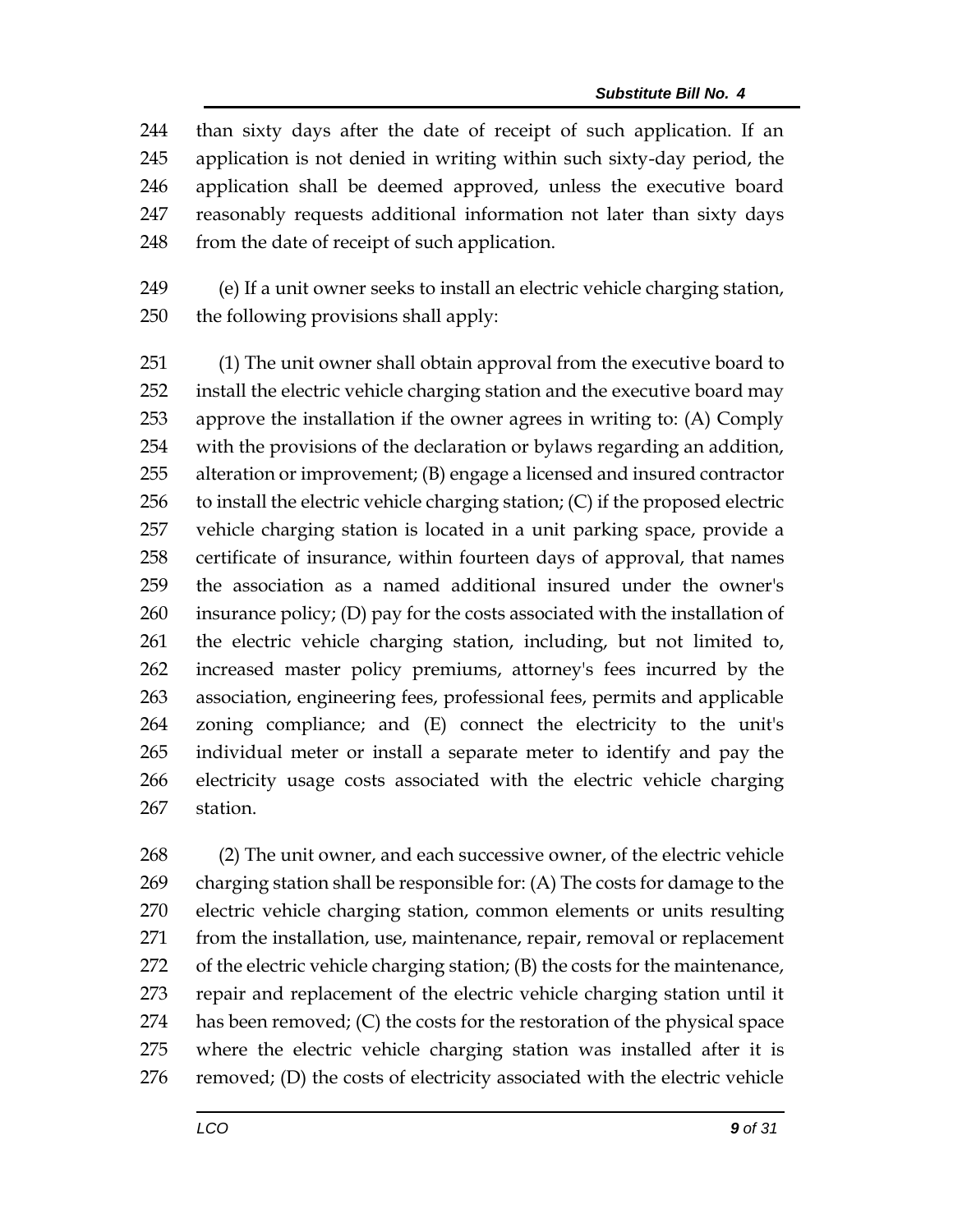charging station; (E) the common expenses as a result of uninsured losses pursuant to any master insurance policy held by the association of unit owners; and (F) making disclosures to prospective buyers (i) regarding the existence of the electric vehicle charging station, (ii) regarding the associated responsibilities of the unit owner under this section, and (iii) of the requirement that the purchaser accepts the electric vehicle charging station unless it is removed prior to the transfer of the unit.

 (3) A unit owner shall not be required to maintain a liability coverage policy for an existing National Electrical Manufacturers Association standard alternating current power plug.

 (f) An association may install an electric vehicle charging station in the common elements for the use of all unit owners. For any such electric vehicle charging station, the association shall develop appropriate rules for such use.

 (g) An association may create a new parking space where one did not previously exist to facilitate the installation of an electric vehicle charging station.

 (h) An association may require the unit owner to remove the electric vehicle charging station prior to the unit owner's sale of the property unless the purchaser of the property agrees to take ownership of the electric vehicle charging station.

 (i) In any action by an association seeking to enforce compliance with this section, the prevailing party shall be awarded reasonable attorney's fees.

 (j) The provisions of this section shall not apply to an association that imposes reasonable restrictions on electric vehicle charging stations or has electric vehicle charging stations at a ratio that is equal to or greater than fifteen per cent of the number of units.

Sec. 4. (NEW) (*Effective October 1, 2022*) (a) As used in this section (1)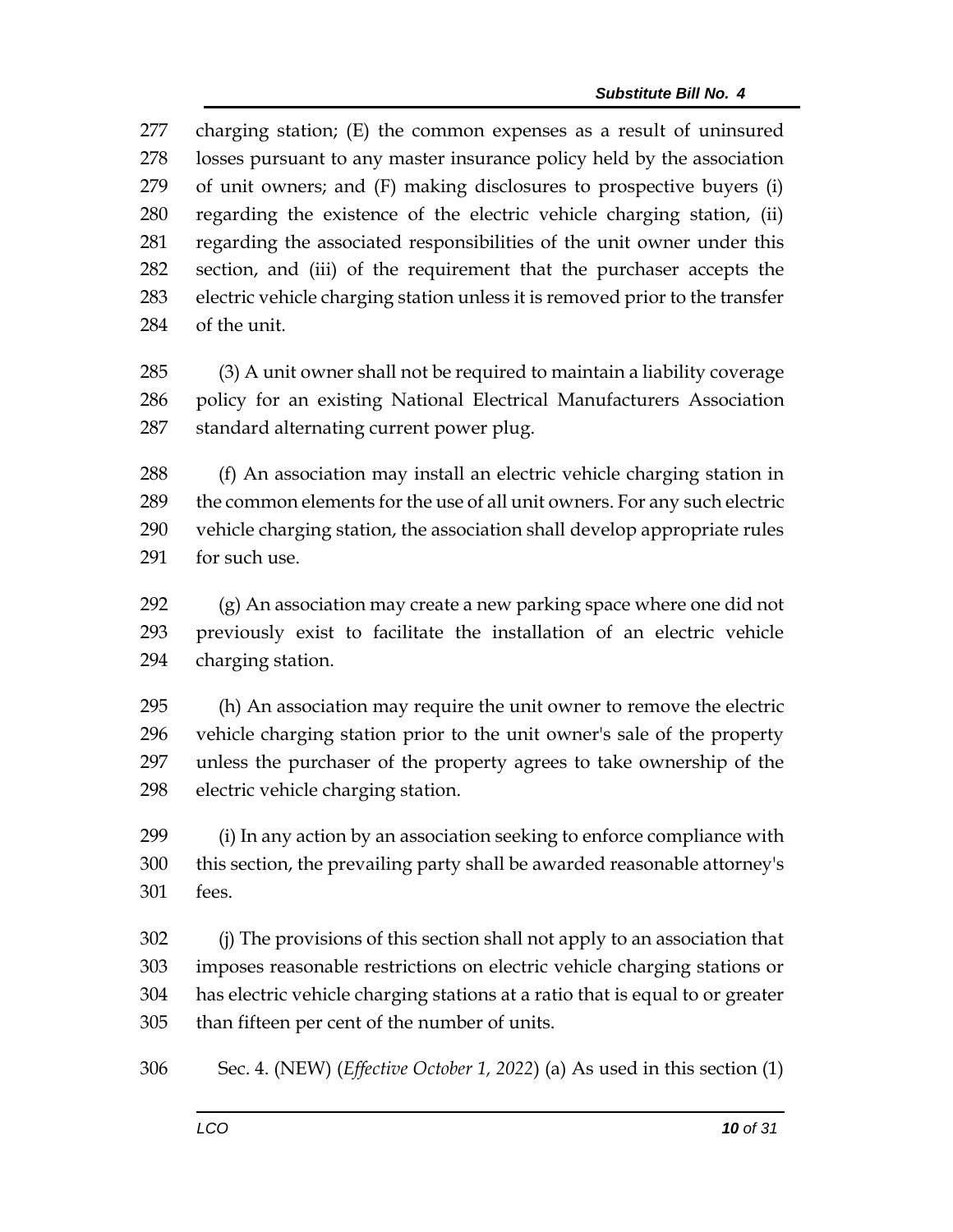"dedicated parking space" means a parking space located within a lessee's separate interest or a parking spot that is in a common area, but subject to exclusive use rights of an individual lessee, including, but not limited to, a garage space, carport or parking space that is specifically designated for use by a particular lessee; (2) "electric vehicle charging station" has the same meaning as provided in section 16-19f of the general statutes; and (3) "dwelling unit", "landlord", "rent", "rental agreement" and "tenant" have the same meanings as provided in section 47a-1 of the general statutes.

 (b) For any rental agreement executed, extended or renewed on or after October 1, 2022, a landlord of a dwelling unit shall approve a tenant's written request to install an electric vehicle charging station at a dedicated parking space for the tenant that meets the requirements of this section and complies with the landlord's procedural approval process for modifications to the property.

 (c) A landlord shall not be obligated to provide an additional parking space to a tenant in order to accommodate an electric vehicle charging station.

 (d) If the electric vehicle charging station has the effect of providing the tenant with a reserved parking space, the landlord may charge a monthly rental amount for such parking space.

 (e) An electric vehicle charging station installed pursuant to this section, and all modifications and improvements to the property, shall comply with any state or federal law or municipal ordinance, and all applicable zoning requirements, land use requirements, and covenants, conditions and restrictions.

 (f) A tenant's written request to modify the rental property to install an electric vehicle charging station shall indicate such tenant's consent to enter into a written agreement with the landlord that includes, but is not limited to, provisions regarding:

(1) The installation, use, maintenance and removal of the electric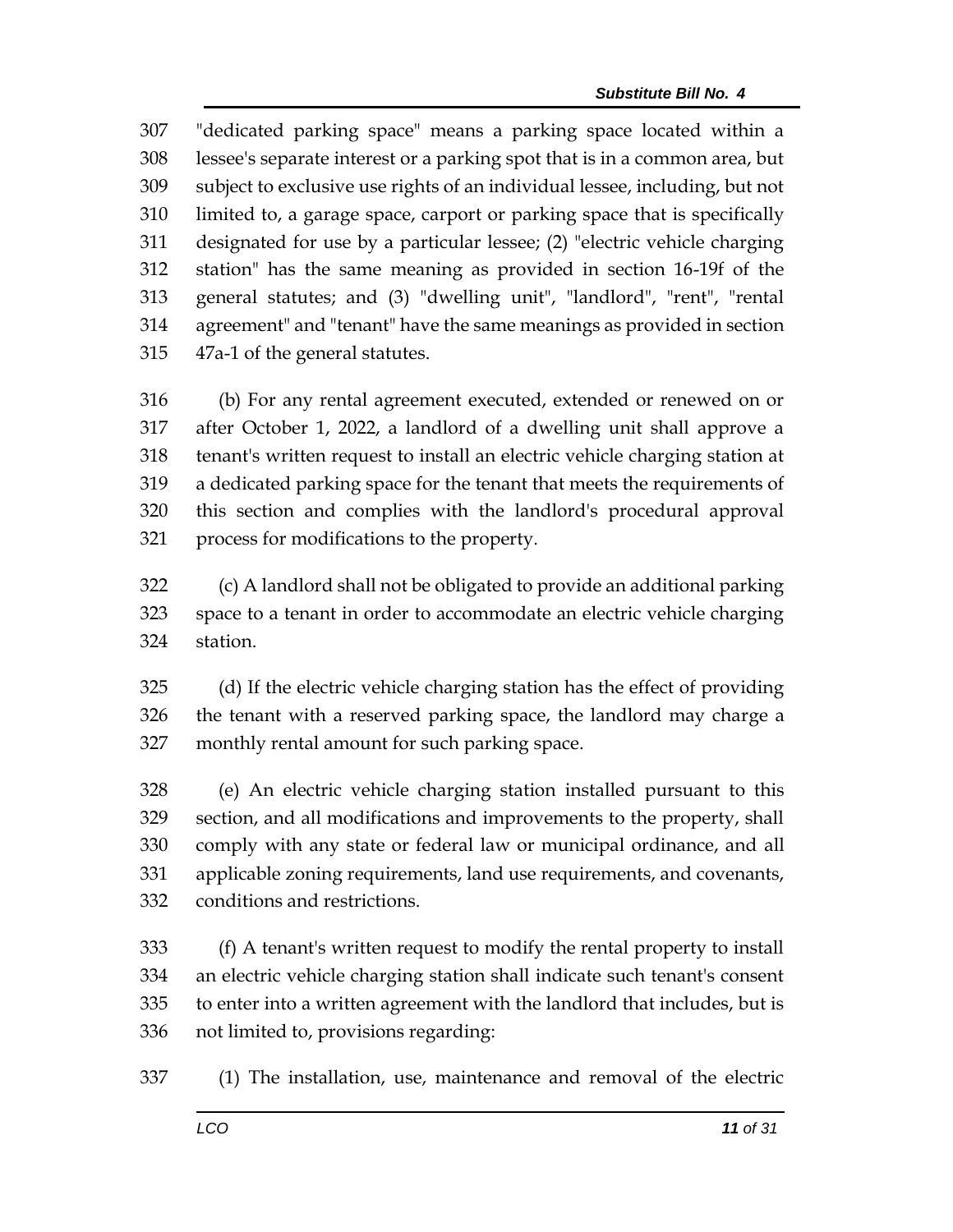vehicle charging station and its infrastructure;

 (2) Permission for the landlord to withhold all or a part of the security deposit pursuant to section 47a-21 of the general statutes at the time the tenancy is terminated for any damages suffered by the landlord due to the tenant's failure to comply with the landlord's requirements regarding maintenance and removal of the electric vehicle charging station and its infrastructure;

 (3) A complete financial analysis and scope of work regarding the installation of the electric vehicle charging station and its infrastructure;

 (4) Payment to the landlord of any costs associated with the landlord's installation of the electric vehicle charging station and its infrastructure prior to any modification or improvement to the rental property. The costs associated with modifications and improvements include, but are not limited to, the cost of permits, supervision, construction and, solely if required by the contractor and consistent with its past performance of work for the landlord, performance bonds;

 (5) Payment, as part of the tenant's rent, of the landlord's incurred costs associated with the electrical usage of the electric vehicle charging station, and costs for damage, maintenance, repair, removal and replacement of the electric vehicle charging station, including such modifications or improvements made to the rental property associated with the electric vehicle charging station;

 (6) Maintenance of a general liability insurance policy that covers an electric vehicle charging station at a tenant's dedicated parking space and to name the landlord as a named additional insured under the policy commencing with the date of approval for construction until the tenant forfeits possession of the dwelling unit to the landlord; and

 (7) A requirement for the tenant to post a surety bond in an amount equal to the cost of removing the electric vehicle charging station or agree to designate the electric vehicle charging station as a fixture of the rental property if the tenant does not remove the electric vehicle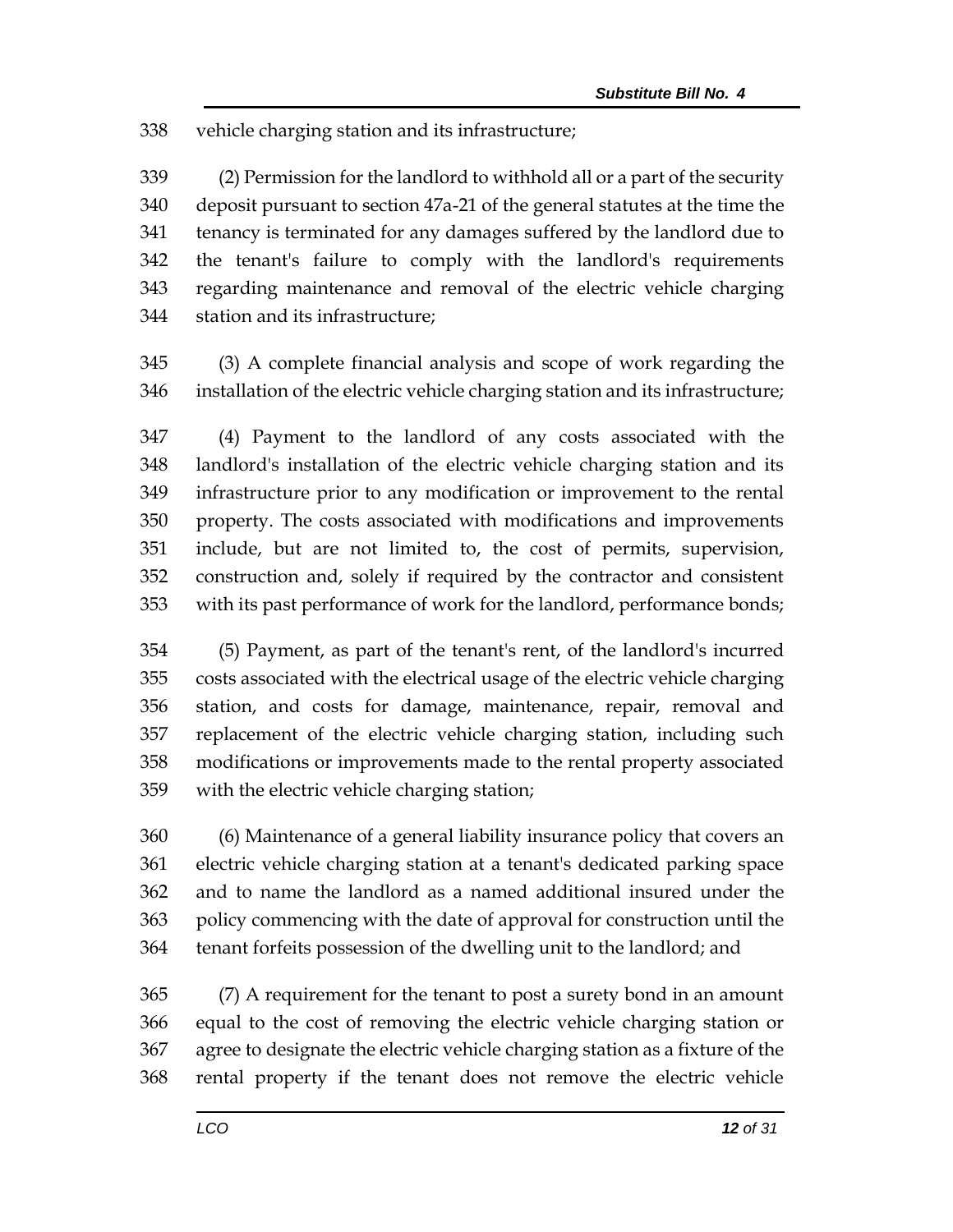charging station upon the termination of the lease.

 (g) This section shall not apply to a residential rental property where: (1) The dwelling unit provides electric vehicle charging stations for use by tenants in a ratio that is equal to or greater than ten per cent of the designated parking spaces; (2) parking is not provided as part of the rental agreement; (3) there are fewer than five parking spaces; (4) the development of such property is assisted by an allocation of Low Income Housing Tax Credits pursuant to Section 42 of the Internal Revenue Code of 1986, or any subsequent corresponding internal revenue code of the United States, as amended from time to time; or (5) such property is managed by a housing authority created under section 8-40 of the general statutes.

 Sec. 5. (NEW) (*Effective October 1, 2022*) (a) As used in this section, "level two electric vehicle charging station" means an electric component assembly or cluster of component assemblies designed specifically to supply electricity to battery electric vehicles at two hundred forty volts and equal to or less than eighty amperes.

 (b) The Commissioner of Administrative Services shall require each new construction of a state facility and a school building project, as defined in section 10-282 of the general statutes, to be installed with level two electric vehicle charging stations in at least twenty per cent of the designated parking spaces for cars or light duty trucks at such facility or school.

 (c) A municipality shall require each new construction of a commercial building and a multiunit residential building with thirty or more designated parking spaces for cars or light duty trucks to include electric vehicle charging infrastructure that is capable of supporting level two electric vehicle charging stations or a higher level of electric vehicle charging in at least ten per cent of such parking spaces. A municipality may, through its legislative body, require any such commercial building and multiunit residential building to include such electric vehicle charging infrastructure in more than ten per cent of such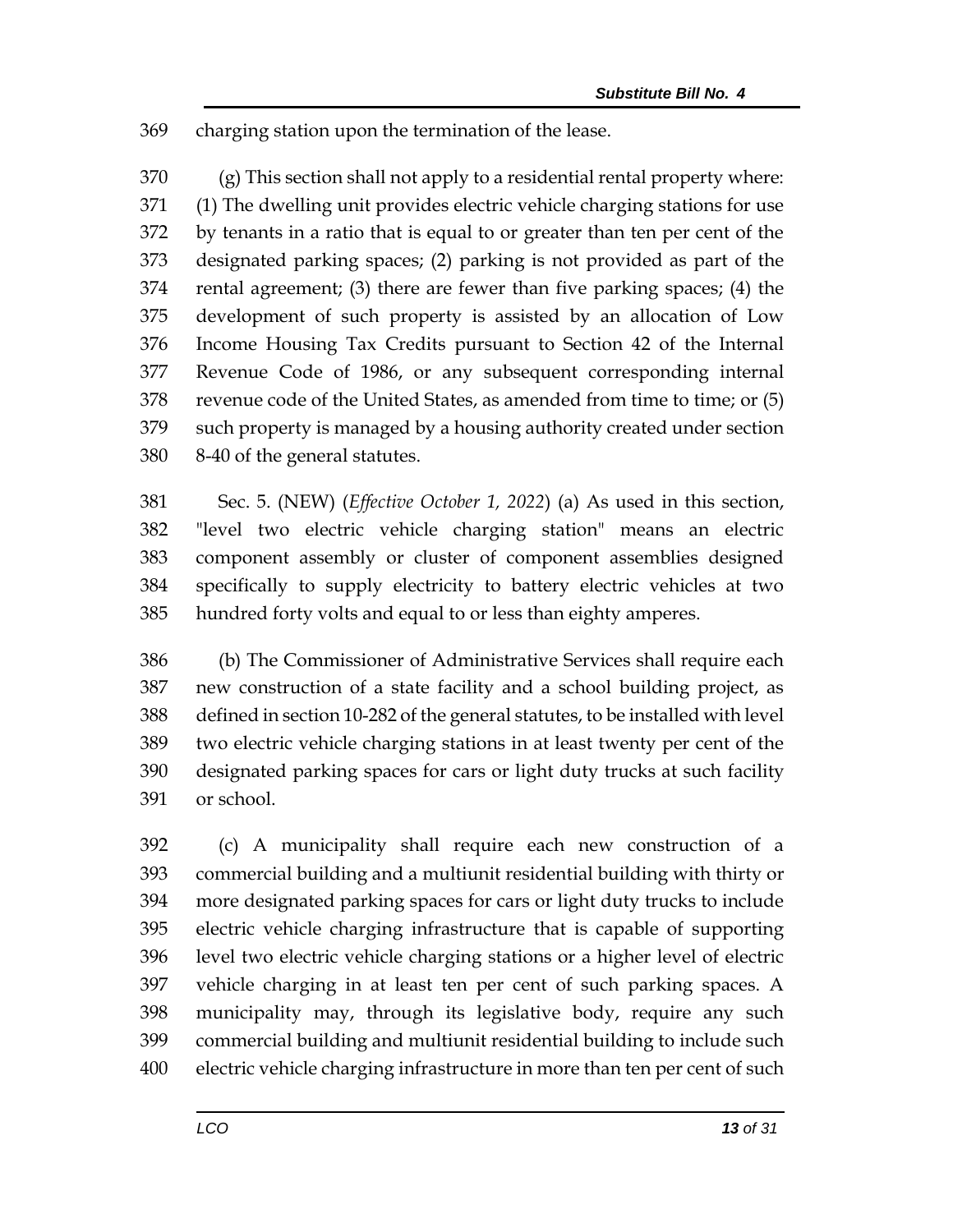parking spaces.

 Sec. 6. Section 12-81 of the 2022 supplement to the general statutes is amended by adding subdivisions (80) and (81) as follows (*Effective October 1, 2022, and applicable to assessment years commencing on or after October 1, 2022*):

 (NEW) (80) Level two electric vehicle charging stations, as defined in section 5 of this act, that are located on commercial or industrial properties, electric vehicle charging stations, as defined in section 16- 19f, that are located on residential properties, and any refueling equipment for fuel cell electric vehicles, as defined in section 16-19eee; and

- (NEW) (81) Zero-emission buses, as defined in section 4a-67d, as amended by this act.
- Sec. 7. Section 22a-202 of the general statutes is repealed and the following is substituted in lieu thereof (*Effective from passage*):
- (a) As used in this section, (1) "environmental justice community" has
- the same meaning as provided in subsection (a) of section 22a-20a, (2)
- "battery electric vehicle", "electric vehicle", "fuel cell electric vehicle" and
- "plug-in hybrid electric vehicle" have the same meanings as provided in
- section 16-19eee, and (3) "electric bicycle" has the same meaning as provided in section 14-1.
- (b) The Commissioner of Energy and Environmental Protection shall establish and administer a Connecticut Hydrogen and Electric Automobile Purchase Rebate program.

 **[**(a)**]** (c) There is established a Connecticut Hydrogen and Electric 426 Automobile Purchase Rebate Advisory Board, which shall be within the Department of Energy and Environmental Protection for administrative purposes only. The advisory board shall advise the Commissioner of Energy and Environmental Protection concerning priorities for the allocation, distribution and utilization of funds for the Connecticut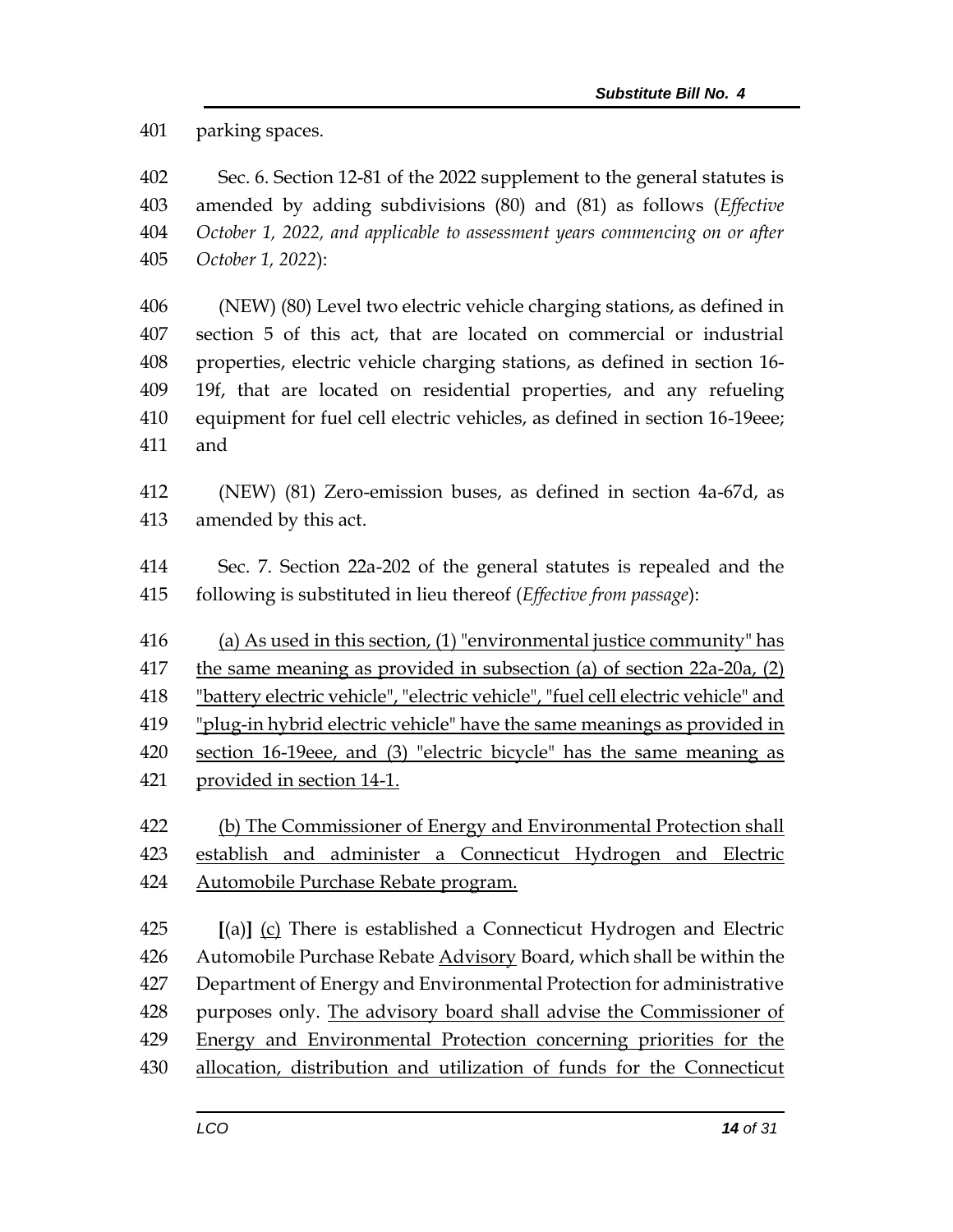Hydrogen and Electric Automobile Purchase Rebate program. The advisory board shall consist of the Commissioner of Energy and Environmental Protection or the commissioner's designee, the Commissioner of Consumer Protection or the commissioner's designee, 435 the president of the Connecticut Green Bank or the president's designee, the chairperson of the Public Utilities Regulatory Authority or the chairperson's designee and **[**six**]** ten members appointed as follows: (1) One representative of an environmental organization knowledgeable in electric vehicle policy appointed by the speaker of the House of Representatives; (2) one **[**member**]** representative of an association representing electric vehicle manufacturers appointed by the president pro tempore of the Senate; (3) one representative of an organization that represents the interests of an environmental justice community **[**, as defined in subsection (a) of section 22a-20a,**]** appointed by the majority leader of the House of Representatives; (4) one representative of an association representing automotive retailers in the state appointed by the majority leader of the Senate; (5) one **[**member**]** representative of an association representing electric vehicle consumers appointed by the minority leader of the House of Representatives; **[**and**]** (6) one member appointed by the minority leader of the Senate; (7) one representative of an organization interested in the promotion of walking or bicycling 452 appointed by the House chairperson of the joint standing committee of the General Assembly having cognizance of matters relating to transportation; (8) one member appointed by the Senate chairperson of the joint standing committee of the General Assembly having cognizance of matters relating to transportation; (9) one member who is an owner or manager of a business engaged in the sale or repair of bicycles appointed by the House ranking member of the joint standing committee of the General Assembly having cognizance of matters relating to transportation; and (10) one member appointed by the Senate 461 ranking member of the joint standing committee of the General 462 Assembly having cognizance of matters relating to transportation. The Commissioner of Energy and Environmental Protection may appoint to the advisory board not more than three additional representatives from other industrial fleet or transportation companies. The Commissioner of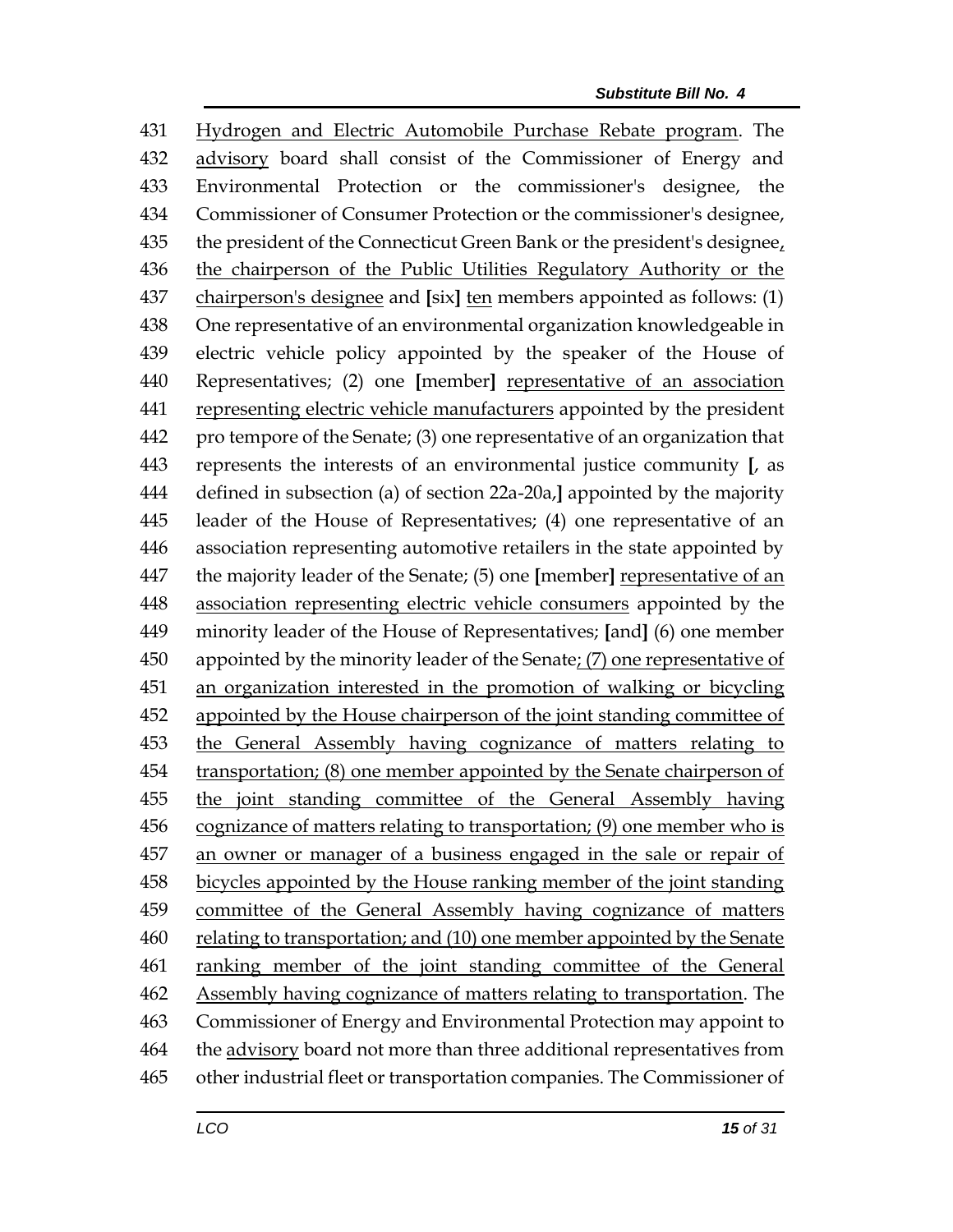Energy and Environmental Protection, or the commissioner's designee, shall serve as chairperson of the advisory board. The advisory board shall meet at such times as it deems necessary and may establish rules governing its internal procedures.

 **[**(b)**]** (d) On and after **[**January 1, 2020, until December 31, 2025, inclusive, the board**]** the effective date of this section, the Commissioner of Energy and Environmental Protection shall establish and administer a program to provide rebates **[**that total at least three million dollars annually**]** or vouchers to residents, **[**of**]** municipalities, businesses, nonprofit organizations and tribal entities located in this state **[**who (1)**]** when such residents, municipalities, businesses, organizations or tribal entities purchase or lease a new or used battery electric vehicle, plug-in hybrid electric vehicle or fuel cell electric vehicle. **[**, or (2) purchase a used hydrogen vehicle or electric vehicle.**]** The **[**board**]** commissioner, in consultation with the advisory board, shall establish and revise, as necessary, appropriate rebate levels, voucher amounts and maximum income eligibility for such rebates **[**for used hydrogen vehicles or electric vehicles.**]** or vouchers. The commissioner shall prioritize the granting of rebates or vouchers to residents of environmental justice communities, residents having household incomes at or below three hundred per cent of the federal poverty level, and residents who participate in state and federal assistance programs, including, but not limited to, the state- administered federal Supplemental Nutrition Assistance Program, state-administered federal Low Income Home Energy Assistance Program, a Head Start program established pursuant to section 10-16n or assistance provided by Operation Fuel, Incorporated. Any such rebates or vouchers shall be in an amount not less than five thousand dollars to residents of environmental justice communities. An eligible municipality, business, nonprofit organization or tribal entity may receive not more than ten rebates or vouchers a year, within available funds, and not more than a total of twenty rebates or vouchers, except the commissioner may issue additional rebates or vouchers to an eligible business or nonprofit organization that operates fleets exclusively in an environmental justice community. On and after July 1, 2022, and until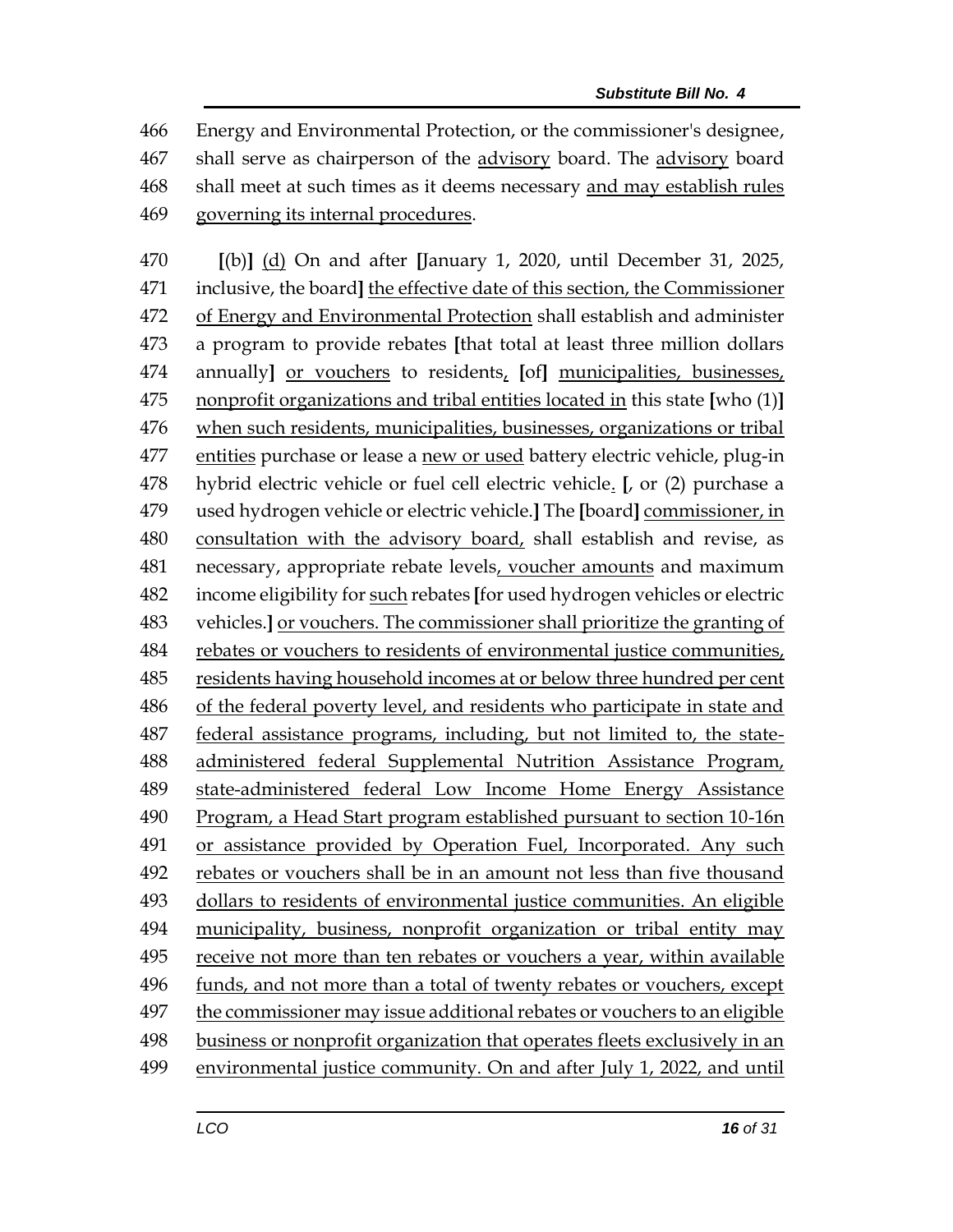June 30, 2027, inclusive, a battery electric vehicle, plug-in hybrid electric vehicle or fuel cell electric vehicle that is eligible for a rebate or voucher under the program shall have a base manufacturer's suggested retail price of not more than fifty thousand dollars.

 (e) As a part of the Connecticut Hydrogen and Electric Automobile Purchase Rebate program, the commissioner shall also establish and administer a program to provide rebates or vouchers to residents of the state who purchase an electric bicycle. The commissioner, in consultation with the advisory board, shall establish and revise, as necessary, maximum income eligibility for such rebates or vouchers. Any such rebate or voucher amount shall be in an amount not less than five hundred dollars. The rebate or voucher program shall be designed to maximize the air quality benefits associated with the deployment of electric bicycles and prioritize providing vouchers to residents of environmental justice communities, residents having household incomes at or below three hundred per cent of the federal poverty level, and residents who participate in state and federal assistance programs, including, but not limited to, the state-administered federal Supplemental Nutrition Assistance Program, state-administered federal Low Income Home Energy Assistance Program, a Head Start program established pursuant to section 10-16 or assistance provided by Operation Fuel, Incorporated. On and after July 1, 2022, and until June 30, 2027, inclusive, an electric bicycle that is eligible for a rebate or voucher under the program shall have a base manufacturer's suggested retail price of not more than three thousand dollars.

 (f) The **[**board**]** Commissioner of Energy and Environmental Protection shall evaluate **[**such**]** the Connecticut Hydrogen and Electric Automobile Purchase Rebate program on an annual basis. Not later than June 20, 2024, and annually thereafter, the commissioner shall submit a report to the joint standing committees of the General Assembly having cognizance of matters relating to the environment and transportation regarding the status and effectiveness of such program. Such report shall include information on program participation and the environmental benefits accruing to environmental justice communities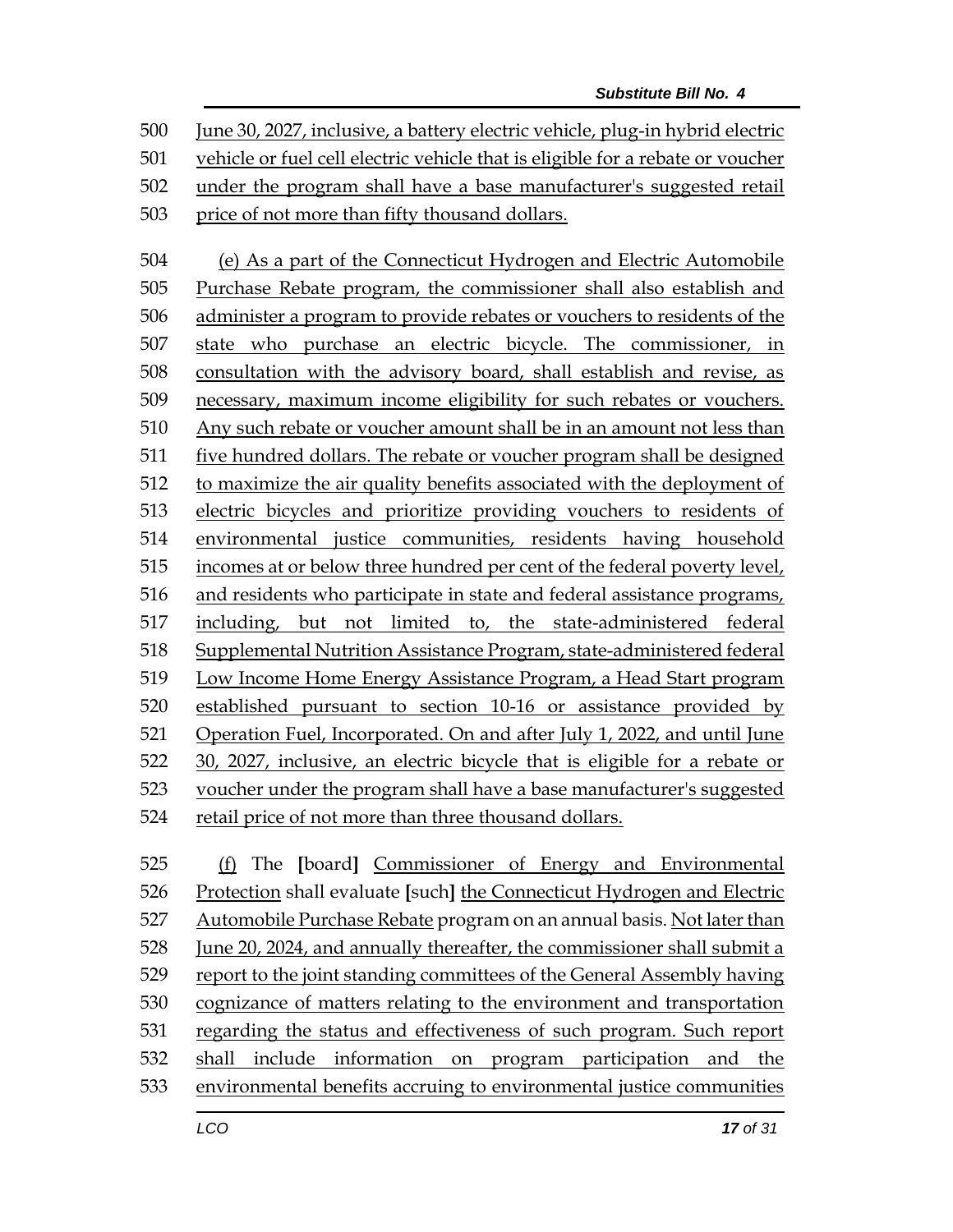and communities overburdened by air pollution.

 (g) The Commissioner of Energy and Environmental Protection shall conduct outreach programs and implement a marketing campaign for the promotion of the Connecticut Hydrogen and Electric Automobile

538 Purchase Rebate program.

 **[**(c)**]** (h) There is established an account to be known as the "Connecticut hydrogen and electric automobile purchase rebate program account" which shall be a separate, nonlapsing account within the General Fund. The account shall contain any moneys required by law to be deposited in the account. Moneys in the account shall be expended by the **[**Connecticut Hydrogen and Electric Automobile Purchase Rebate Board**]** Commissioner of Energy and Environmental 546 Protection for the purposes of administering the Connecticut Hydrogen and Electric Automobile Purchase Rebate program. **[**established pursuant to subsection (b) of this section.**]**

 Sec. 8. Subsection (a) of section 14-49 of the 2022 supplement to the general statutes is repealed and the following is substituted in lieu thereof (*Effective July 1, 2022*):

 (a) For the registration of each passenger motor vehicle, **[**other than an electric motor vehicle,**]** the fee shall be one hundred twenty dollars every three years, provided any individual who is sixty-five years of age or older may, at such individual's discretion, renew the registration of such passenger motor vehicle owned by such individual for either a one- year period or the registration period as determined by the commissioner pursuant to subsection (a) of section 14-22. The registration fee shall be prorated accordingly for any such registration that is renewed for a one-year period. The triennial fee for any motor vehicle for which special license plates have been issued under the provisions of section 14-20 shall be one hundred twenty dollars. The provisions of this subsection relative to the triennial fee charged for the registration of each antique, rare or special interest motor vehicle for which special license plates have been issued under section 14-20 shall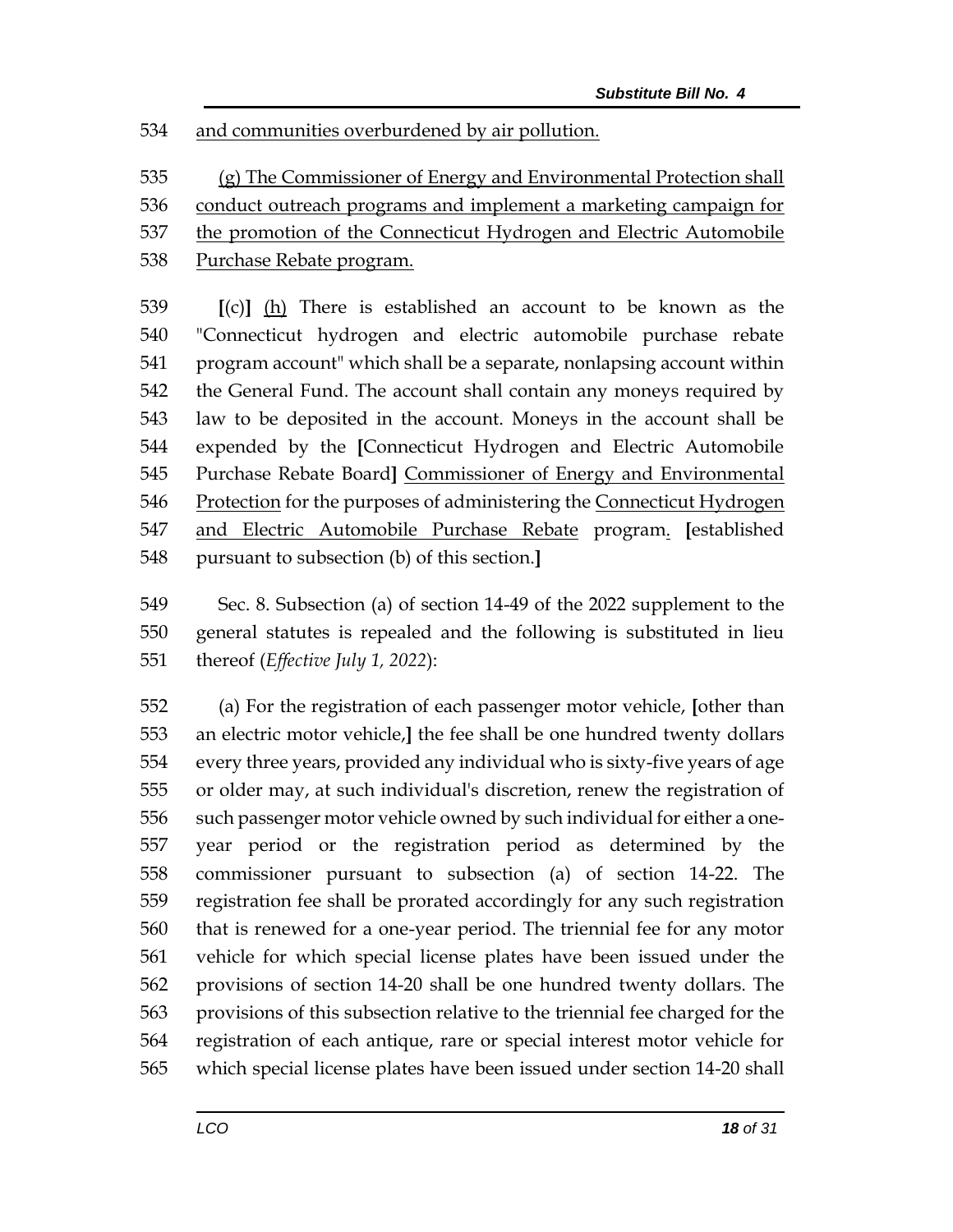not apply to an antique fire apparatus or transit bus owned by a nonprofit organization and maintained primarily for use in parades, exhibitions or other public events but not for purposes of general transportation.

 Sec. 9. Subsection (a) of section 14-49b of the general statutes is repealed and the following is substituted in lieu thereof (*Effective July 1, 2022*):

 (a) (1) For each new registration or renewal of registration of any motor vehicle with the Commissioner of Motor Vehicles pursuant to this chapter, the person registering such vehicle shall pay to the commissioner a fee of fifteen dollars for registration for a triennial period, ten dollars for registration for a biennial period and five dollars for registration for an annual period, except that any individual who is sixty-five years of age or older on or after January 1, 1994, may, at the discretion of such individual, pay the fee for a one-year period if such individual obtains a one-year registration under subsection (a) of 582 section 14-49, as amended by this act. The provisions of this subsection shall not apply to any motor vehicle that is not self-propelled, that is electrically powered, or that is exempted from payment of a registration fee. This fee may be identified as the "federal Clean Air Act fee" on any registration form provided by the commissioner. Payments collected pursuant to the provisions of this section shall be deposited as follows: **[**(1)**]** (A) Fifty-seven and one-half per cent of such payments collected shall be deposited into the **[**Special Transportation Fund**]** reduce 590 transportation-related greenhouse gases account established pursuant to subsection (d) of section 13b-68, as amended by this act, and **[**(2)**]** (B) forty-two and one-half per cent of such payments collected shall be deposited into the **[**General Fund**]** federal Clean Air Act account established pursuant to subdivision (2) of this section. The fee required by this subsection is in addition to any other fees prescribed by any other provision of this title for the registration of a motor vehicle. No part of the federal Clean Air Act fee shall be subject to a refund under subsection (z) of section 14-49.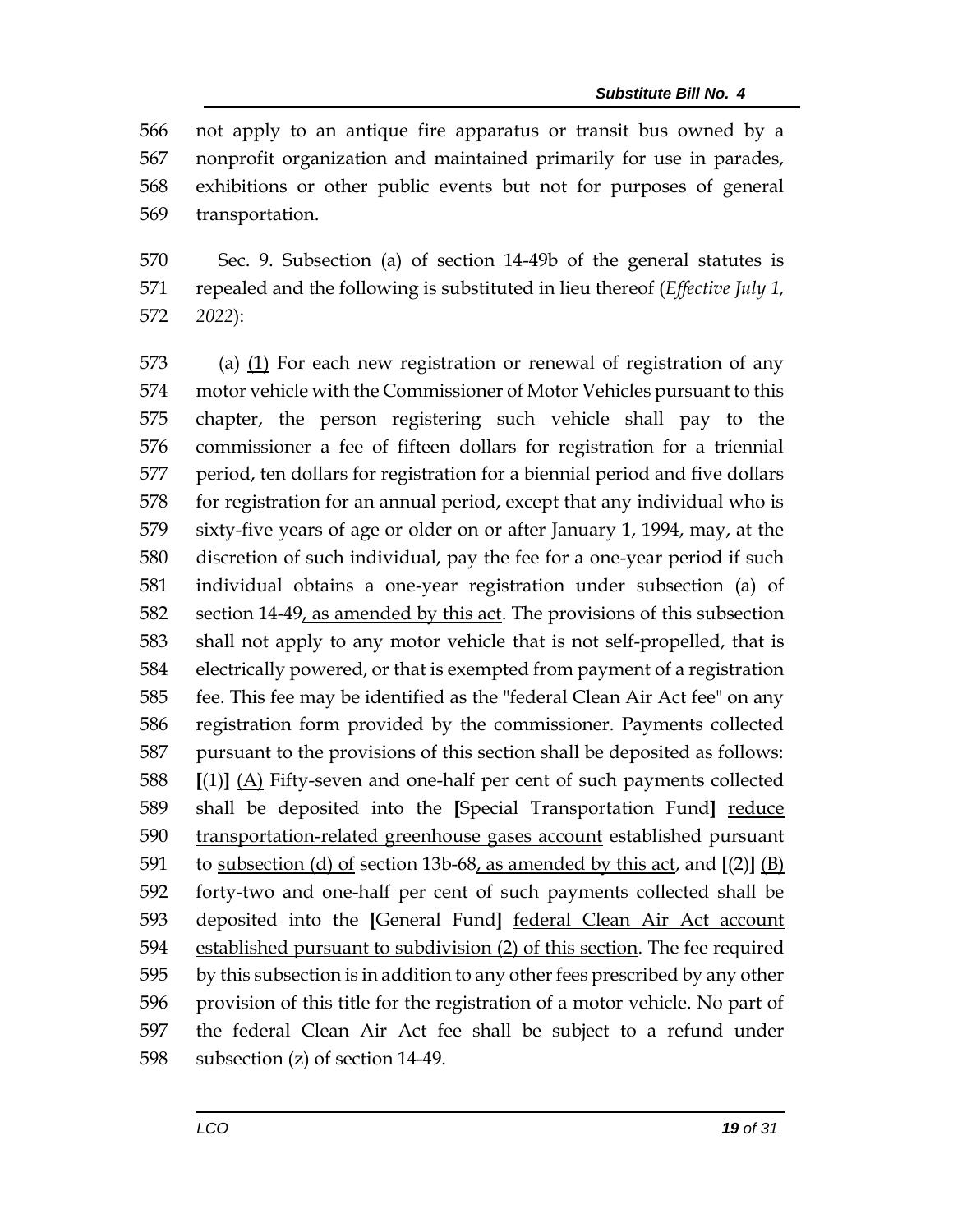(2) There is established an account to be known as the "federal Clean Air Act account" which shall be a separate, nonlapsing account within the General Fund. The account shall contain any moneys required by law to be deposited in the account. Moneys in the account shall be expended by the Commissioner of Energy and Environmental Protection for the purposes of implementing the requirements of the federal Clean Air Act, improving air quality and reducing carbon emissions.

 Sec. 10. Section 13b-68 of the general statutes is repealed and the following is substituted in lieu thereof (*Effective July 1, 2022*):

 (a) There is established a fund to be known as the "Special Transportation Fund". The fund may contain any moneys required or permitted by law to be deposited in the fund and any moneys recovered by the state for overpayments, improper payments or duplicate payments made by the state relating to any transportation infrastructure improvements which have been financed by special tax obligation bonds issued pursuant to sections 13b-74 to 13b-77, inclusive, and shall be held by the Treasurer separate and apart from all other moneys, funds and accounts. Investment earnings credited to the assets of said fund shall become part of the assets of said fund. Any balance remaining in said fund at the end of any fiscal year shall be carried forward in said fund for the fiscal year next succeeding.

 (b) The Special Transportation Fund shall be a perpetual fund, the resources of which shall be expended solely for transportation purposes. Such purposes include the payment of debt service on obligations of the state incurred for transportation purposes. All sources of moneys, funds and receipts of the state required to be credited, deposited or transferred to said fund by state law on or after June 30, 2015, shall continue to be credited, deposited or transferred to said fund, so long as the sources of such moneys, funds and receipts are collected or received by the state or any officer thereof. No law shall be enacted authorizing the resources of said fund to be expended other than for transportation purposes.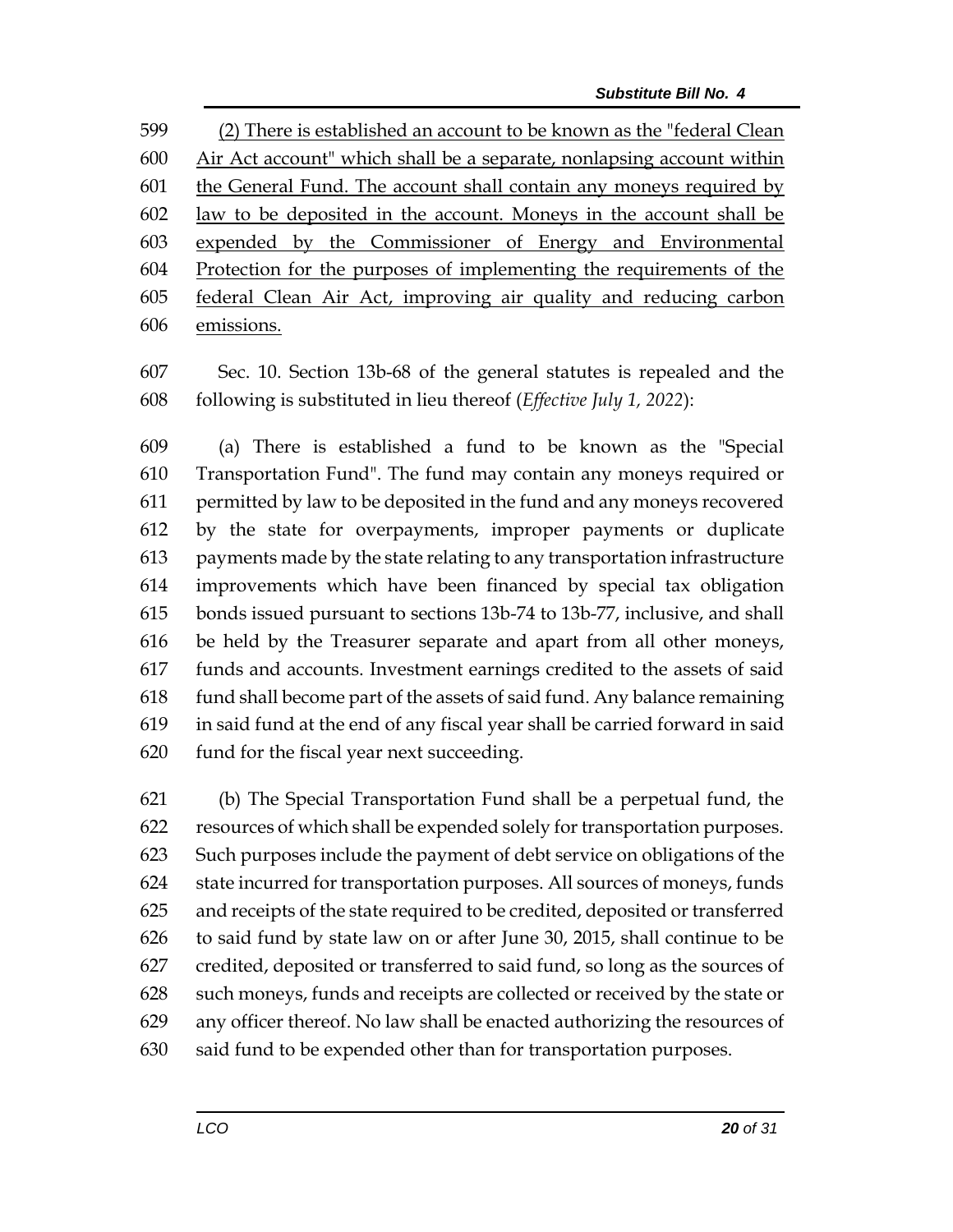(c) There is established a fund to be known as the "Transportation Grants and Restricted Accounts Fund". Upon certification by the Comptroller and the Secretary of the Office of Policy and Management that the CORE-CT project for fiscal services is operational, the fund shall contain all transportation moneys that are restricted, not available for general use and previously accounted for in the Special Transportation Fund as "Federal and Other Grants". The Comptroller is authorized to make such transfers as are necessary to provide that, notwithstanding any provision of the general statutes, all transportation moneys that are restricted and not available for general use are in the Transportation Grants and Restricted Accounts Fund.

 (d) There is established an account to be known as the "reduce transportation-related greenhouse gases account" which shall be a separate, nonlapsing account within the Special Transportation Fund. The account shall contain any moneys required by law to be deposited in the account. Moneys in the account shall be expended by the Commissioner of Transportation for the purposes of transportation-related expenditures to reduce transportation-related greenhouse gases.

 Sec. 11. Section 22a-201c of the 2022 supplement to the general statutes is repealed and the following is substituted in lieu thereof (*Effective July 1, 2022*):

 (a) For each registration of a new motor vehicle with the Commissioner of Motor Vehicles pursuant to chapter 246, the person registering such vehicle shall pay to the commissioner a fee of fifteen dollars, in addition to any other fees required for registration, for the following registration types: Passenger, motor home, combination or antique.

 (b) For each new registration or renewal of registration of any motor vehicle, except a new motor vehicle, with the Commissioner of Motor Vehicles pursuant to chapter 246, the person registering such vehicle shall pay to the commissioner a fee of seven dollars and fifty cents for registration for a triennial period and five dollars for registration for a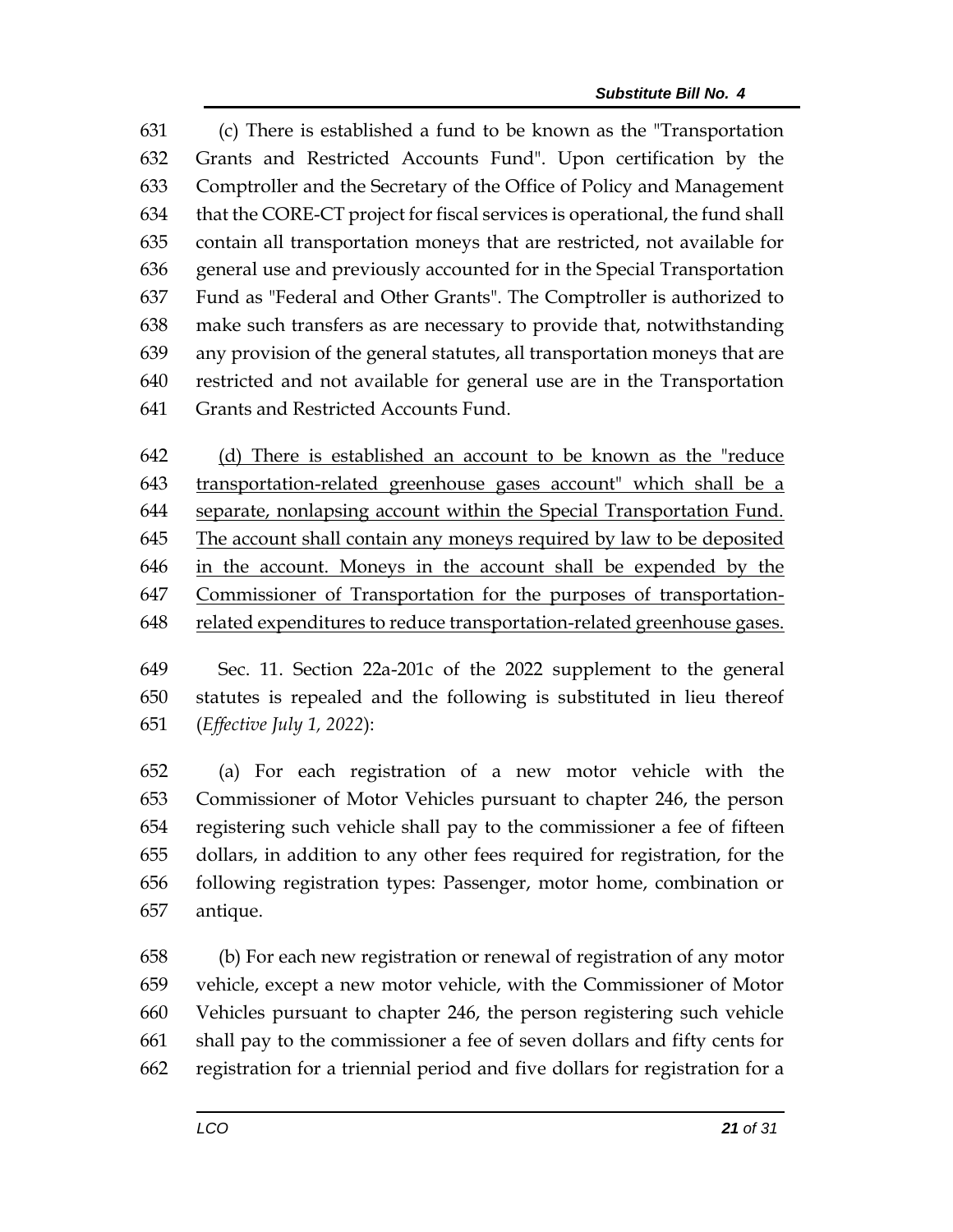biennial period for the following registration types: Passenger, motor home, combination or antique. Any person who is sixty-five years of age or older and who obtains a one-year registration renewal for any motor vehicle under section 14-49, as amended by this act, for such registration type shall pay two dollars and fifty cents for the annual registration period.

 (c) The fee imposed by this **[**subsection**]** section may be identified as the "greenhouse gas reduction fee" on any registration form, or combined with the fee specified by subdivision (3) of subsection (k) of section 14-164c on any registration form. **[**The first three million dollars received from the payment of such fee**]** Payments collected pursuant to the provisions of this section shall be deposited into the Connecticut hydrogen and electric automobile purchase rebate program account, established pursuant to subsection **[**(c)**]** (h) of section 22a-202, as amended by this act. **[**Any revenue from such fee in excess of the first three million dollars in each fiscal year shall be deposited into the General Fund.**]** No part of the greenhouse gas reduction fee shall be subject to a refund under subsection (z) of section 14-49.

 Sec. 12. (NEW) (*Effective from passage*) The Commissioner of Transportation shall establish a matching grant program for the purpose of assisting municipalities to modernize existing traffic signal equipment and operations to make such equipment and operations capable of utilizing transit signal priority and responsive to congestion and to reduce idling. Applications shall be submitted annually to the commissioner at such times and in such manner as the commissioner prescribes. The commissioner shall develop the eligibility criteria for participation in the program and determine the amount a municipality shall be required to provide to match any such grant. The commissioner shall give preference to applications submitted by two or more municipalities and establish incentives for regional projects.

 Sec. 13. (*Effective July 1, 2022*) (a) For the purposes described in subsection (b) of this section, the State Bond Commission shall have the power from time to time to authorize the issuance of bonds of the state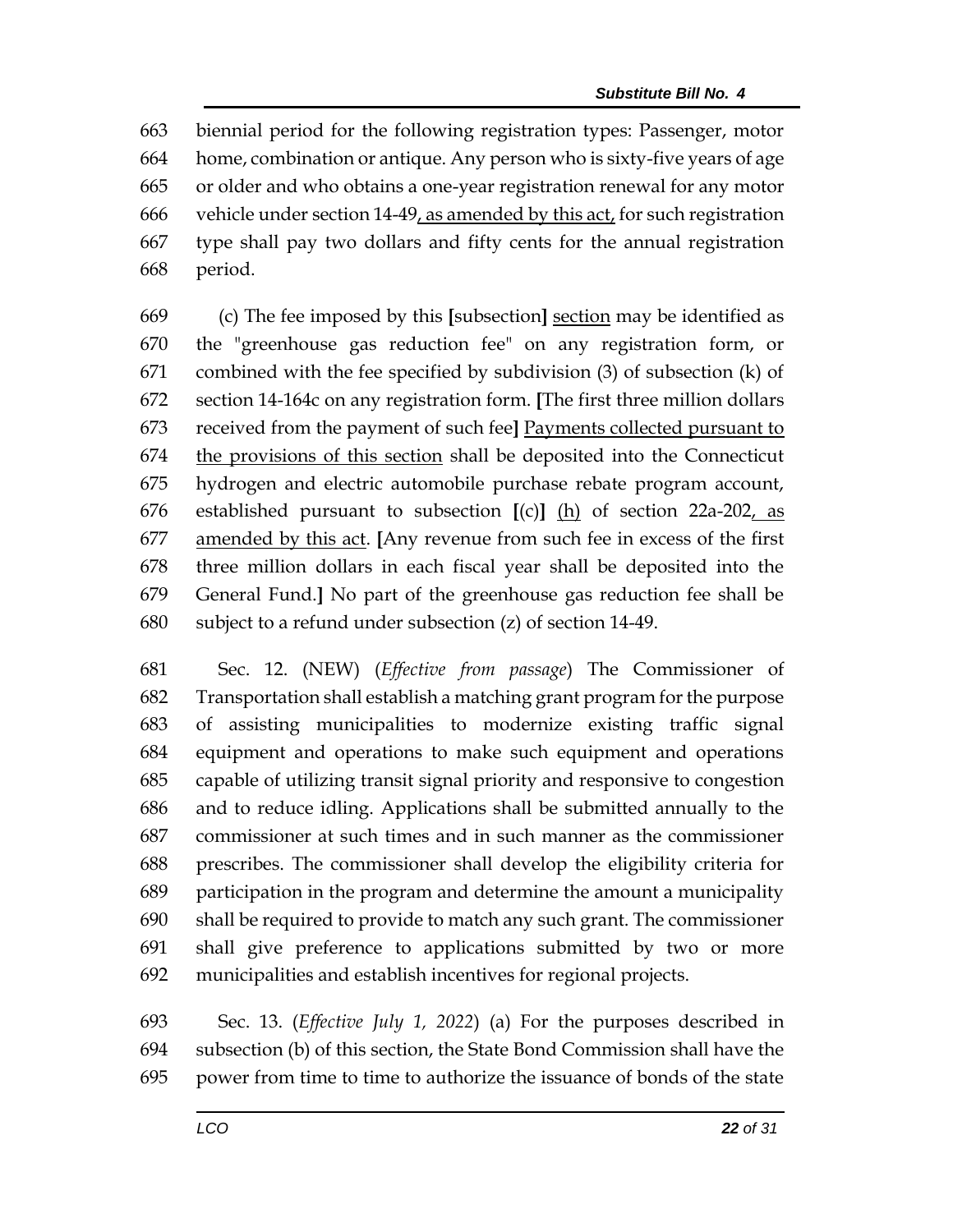in one or more series and in principal amounts not exceeding in the aggregate seventy-five million dollars.

 (b) The proceeds of the sale of such bonds, to the extent of the amount stated in subsection (a) of this section, shall be used by the Department of Transportation for the purpose of modernizing existing traffic signal equipment and operations pursuant to section 12 of this act.

 (c) All provisions of section 3-20 of the general statutes, or the exercise of any right or power granted thereby, that are not inconsistent with the provisions of this section are hereby adopted and shall apply to all bonds authorized by the State Bond Commission pursuant to this section. Temporary notes in anticipation of the money to be derived from the sale of any such bonds so authorized may be issued in accordance with section 3-20 of the general statutes and from time to time renewed. Such bonds shall mature at such time or times not exceeding twenty years from their respective dates as may be provided in or pursuant to the resolution or resolutions of the State Bond Commission authorizing such bonds. None of such bonds shall be authorized except upon a finding by the State Bond Commission that there has been filed with it a request for such authorization that is signed by or on behalf of the Secretary of the Office of Policy and Management and states such terms and conditions as said commission, in its discretion, may require. Such bonds issued pursuant to this section shall be general obligations of the state and the full faith and credit of the state of Connecticut are pledged for the payment of the principal of and interest on such bonds as the same become due, and accordingly and as part of the contract of the state with the holders of such bonds, appropriation of all amounts necessary for punctual payment of such principal and interest is hereby made, and the State Treasurer shall pay such principal and interest as the same become due.

 Sec. 14. (NEW) (*Effective from passage*) (a) On and after January 1, 2023, and within available funds, the Commissioner of Energy and Environmental Protection, in consultation with the Commissioners of Motor Vehicles, Transportation and Education, may establish a voucher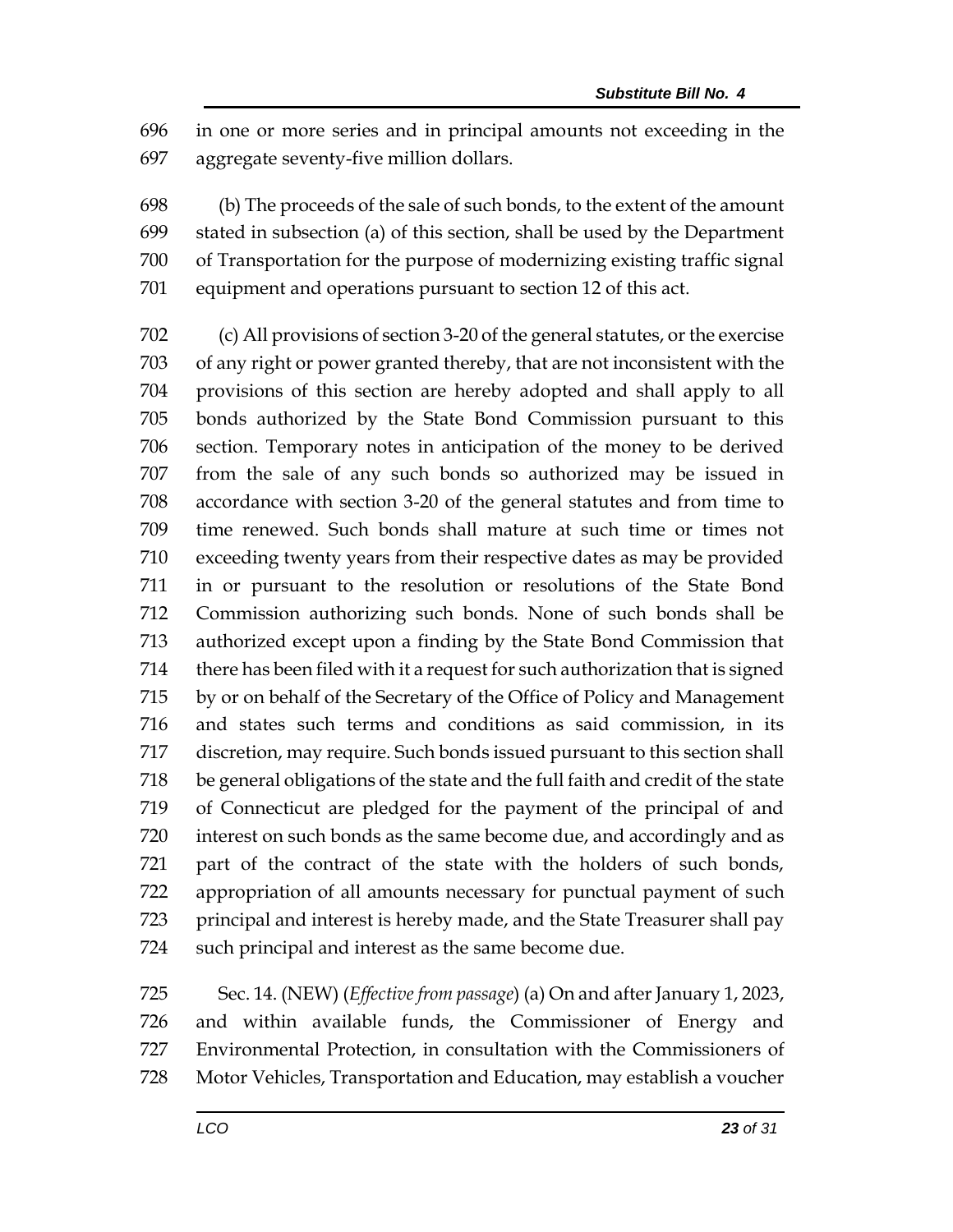program to support the deployment of any vehicle classified within Class 5 to Class 13, inclusive, by the Federal Highway Administration's vehicle category classification system, as amended from time to time, and any school bus classified within Class 3 to Class 8, inclusive, by said classification system, that is equipped with zero emission vehicle technology, including, but not limited to, battery electric and fuel cell systems and the installation of electric vehicle charging infrastructure. In awarding vouchers, the Commissioner of Energy and Environmental Protection shall consider the amount of funding available and set aside forty per cent of such funding to be used toward maximizing air pollution reductions in environmental justice communities, as defined in section 22a-20a of the general statutes. Vouchers shall not be awarded for vehicle classes where there is no commercially available zero-emission technology.

 (b) There is established an account to be known as the "medium and heavy duty vehicle voucher account" which shall be a separate, nonlapsing account within the General Fund. The account shall contain any moneys required by law to be deposited in the account. Moneys in the account shall be expended by the Commissioner of Energy and Environmental Protection for the purposes of the voucher program established under subsection (a) of this section.

 Sec. 15. Subsection (a) of section 10-220 of the 2022 supplement to the general statutes is repealed and the following is substituted in lieu thereof (*Effective October 1, 2022*):

 (a) Each local or regional board of education shall maintain good public elementary and secondary schools, implement the educational interests of the state, as defined in section 10-4a, and provide such other educational activities as in its judgment will best serve the interests of the school district; provided any board of education may secure such opportunities in another school district in accordance with provisions of the general statutes and shall give all the children of the school district, including children receiving alternative education, as defined in section 10-74j, as nearly equal advantages as may be practicable; shall provide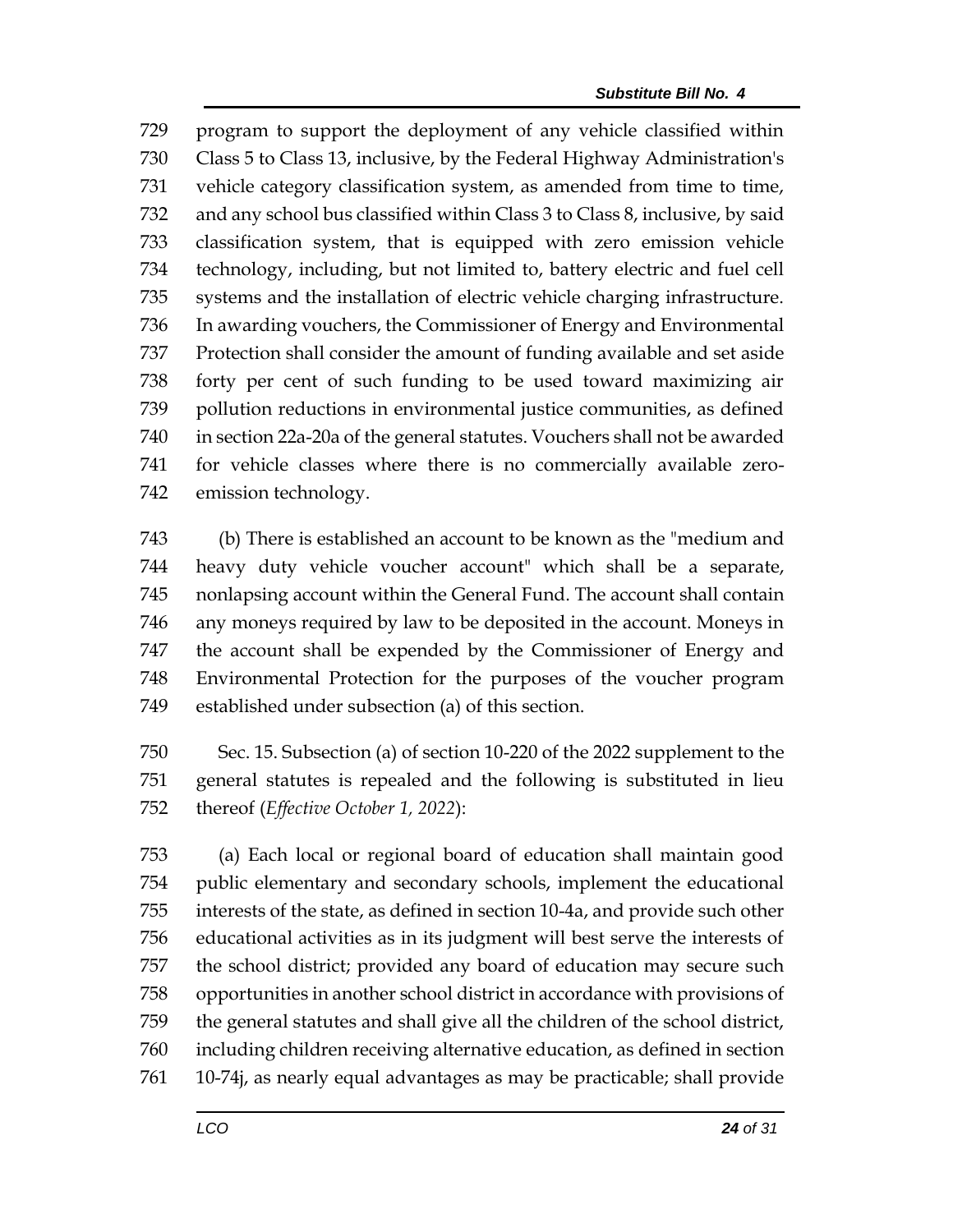an appropriate learning environment for all its students which includes (1) adequate instructional books, supplies, materials, equipment, staffing, facilities and technology, (2) equitable allocation of resources among its schools, (3) proper maintenance of facilities, and (4) a safe school setting; shall, in accordance with the provisions of subsection (f) of this section, maintain records of allegations, investigations and reports that a child has been abused or neglected by a school employee, as defined in section 53a-65, employed by the local or regional board of education; shall have charge of the schools of its respective school district; shall make a continuing study of the need for school facilities and of a long-term school building program and from time to time make recommendations based on such study to the town; shall adopt and implement an indoor air quality program that provides for ongoing maintenance and facility reviews necessary for the maintenance and improvement of the indoor air quality of its facilities; shall adopt and implement a green cleaning program, pursuant to section 10-231g, that provides for the procurement and use of environmentally preferable cleaning products in school buildings and facilities; on and after July 1, 2021, and every five years thereafter, shall report to the Commissioner of Administrative Services on the condition of its facilities and the action taken to implement its long-term school building program, indoor air quality program and green cleaning program, which report the Commissioner of Administrative Services shall use to prepare a report every five years that said commissioner shall submit in accordance with section 11-4a to the joint standing committee of the General Assembly having cognizance of matters relating to education; shall advise the Commissioner of Administrative Services of the relationship between any individual school building project pursuant to chapter 173 and such long-term school building program; shall have the care, maintenance and operation of buildings, lands, apparatus and other property used for school purposes and at all times shall insure all such buildings and all capital equipment contained therein against loss in an amount not less than eighty per cent of replacement cost; shall determine the number, age and qualifications of the pupils to be admitted into each school; shall develop and implement a written plan for minority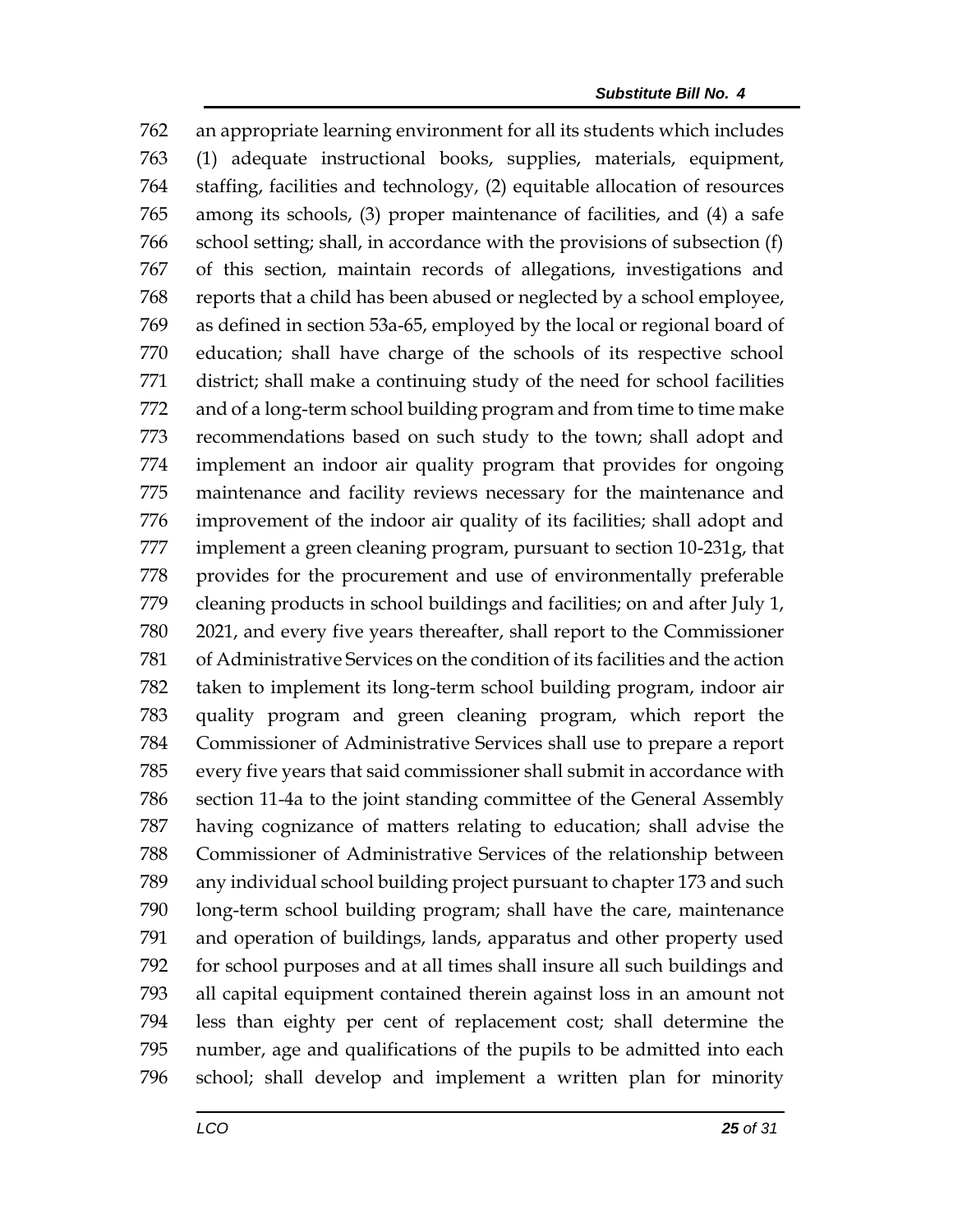educator recruitment for purposes of subdivision (3) of section 10-4a; shall employ and dismiss the teachers of the schools of such district subject to the provisions of sections 10-151 and 10-158a; shall designate the schools which shall be attended by the various children within the school district; shall make such provisions as will enable each child of school age residing in the district to attend some public day school for the period required by law and provide for the transportation of children wherever transportation is reasonable and desirable, and for 805 such purpose may make contracts covering periods of not more than  $(A)$  five years, or (B) ten years if such contract includes transportation provided by at least one school bus that is a zero-emission bus, as defined in section 4a-67d, as amended by this act; may provide alternative education, in accordance with the provisions of section 10- 74j, or place in another suitable educational program a pupil enrolling in school who is nineteen years of age or older and cannot acquire a sufficient number of credits for graduation by age twenty-one; may arrange with the board of education of an adjacent town for the instruction therein of such children as can attend school in such adjacent town more conveniently; shall cause each child five years of age and over and under eighteen years of age who is not a high school graduate and is living in the school district to attend school in accordance with the provisions of section 10-184, and shall perform all acts required of it by the town or necessary to carry into effect the powers and duties imposed by law.

 Sec. 16. (NEW) (*Effective July 1, 2022*) (a) As used in this section, "zero- emission bus" has the same meaning as provided in section 4a-67d of the general statutes, as amended by this act, and "environmental justice community" has the same meaning as provided in subsection (a) of section 22a-20a of the general statutes.

 (b) (1) On and after January 1, 2030, one hundred per cent of the school buses that provide transportation for school districts in environmental justice communities shall be zero-emission buses.

(2) On and after January 1, 2035, one hundred per cent of the school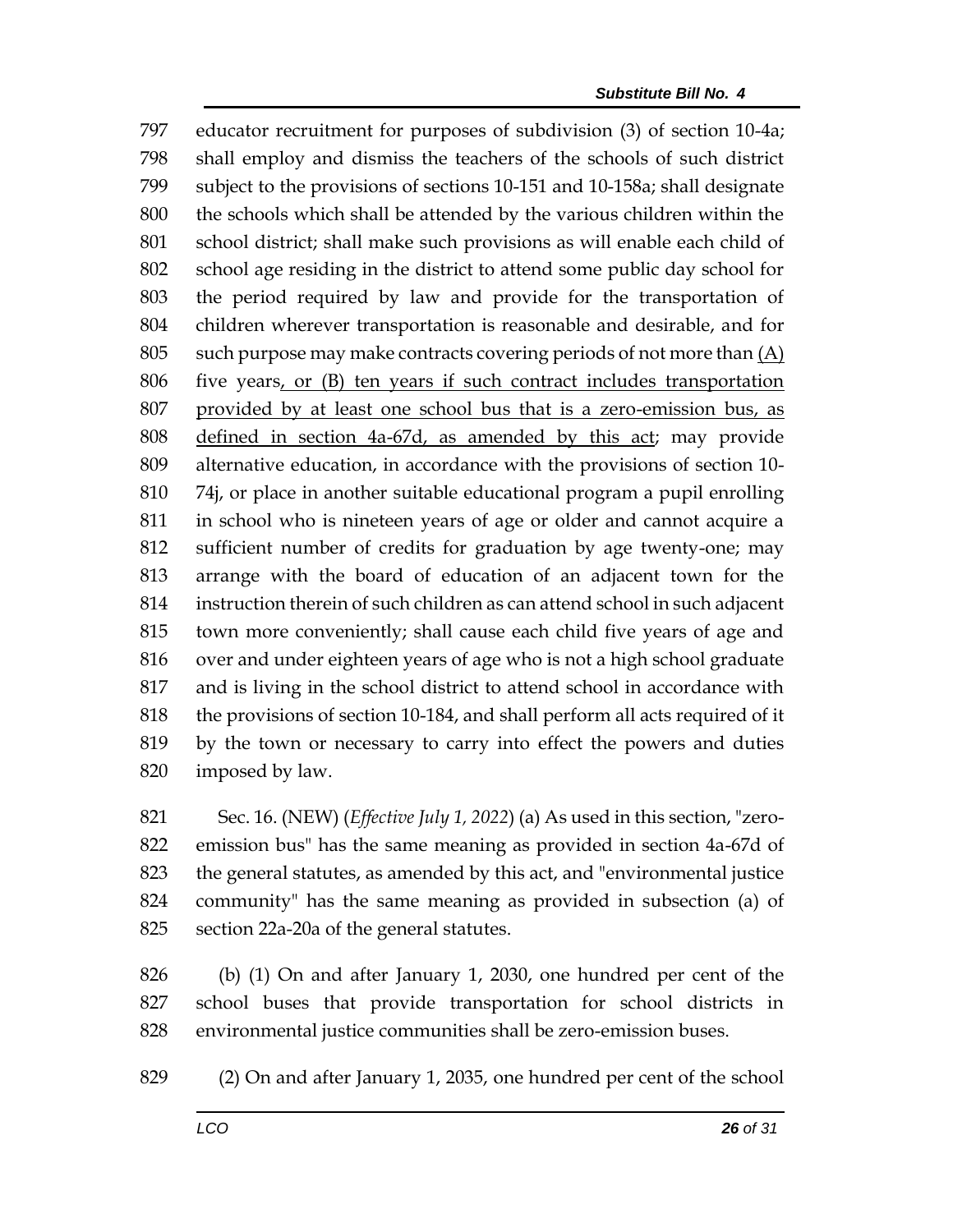buses that provide transportation for all school districts in the state shall be zero-emission buses.

 (c) The Commissioner of Energy and Environmental Protection shall establish and administer a grant program for the purpose of providing matching funds necessary for municipalities, school districts and school bus operators to submit federal grant applications in order to maximize federal funding for the purchase or lease of zero-emission buses and electric vehicle charging infrastructure. Applications for such grants shall be filed with the commissioner at such time and in such manner as the commissioner prescribes. The commissioner shall give preference to applications concerning the purchase or lease of a zero-emission bus 841 that will be operated primarily in an environmental justice community. The commissioner shall determine the amount a municipality, school district or school bus operator shall be required to provide to match such grant.

 (d) The Commissioner of Energy and Environmental Protection shall, within available appropriations, provide administrative and technical assistance to municipalities, school districts and school bus operators that are applying for federal grants for zero-emission buses and installing electric vehicle charging infrastructure.

 Sec. 17. (*Effective July 1, 2022*) (a) For the purposes described in subsection (b) of this section, the State Bond Commission shall have the power from time to time to authorize the issuance of bonds of the state in one or more series and in principal amounts not exceeding in the aggregate twenty million dollars.

 (b) The proceeds of the sale of such bonds, to the extent of the amount stated in subsection (a) of this section, shall be used by the Department of Energy and Environmental Protection for the purpose of administering the grant program established pursuant to subsection (c) of section 16 of this act.

 (c) All provisions of section 3-20 of the general statutes, or the exercise of any right or power granted thereby, that are not inconsistent with the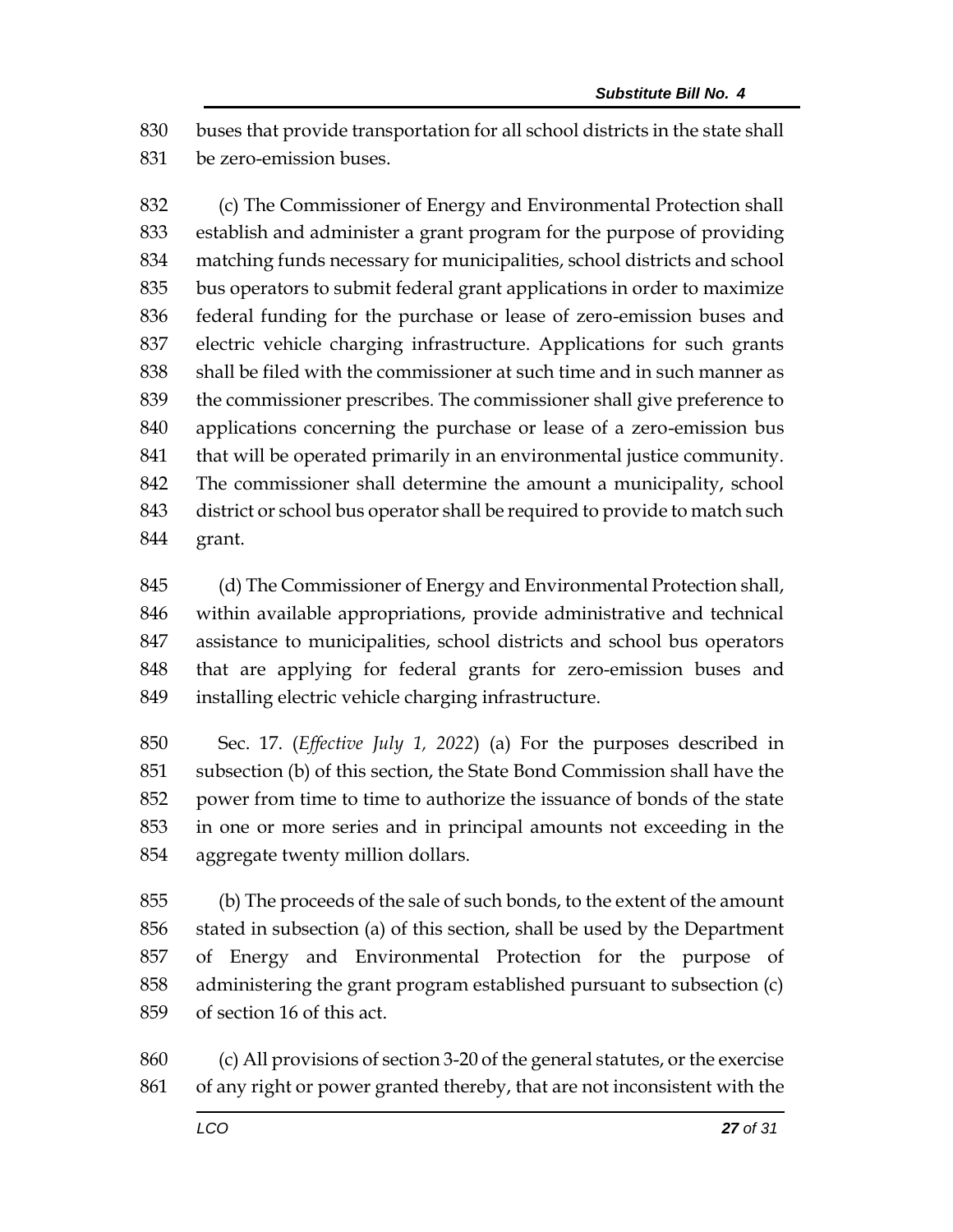provisions of this section are hereby adopted and shall apply to all bonds authorized by the State Bond Commission pursuant to this section. Temporary notes in anticipation of the money to be derived from the sale of any such bonds so authorized may be issued in accordance with section 3-20 of the general statutes and from time to time renewed. Such bonds shall mature at such time or times not exceeding twenty years from their respective dates as may be provided in or pursuant to the resolution or resolutions of the State Bond Commission authorizing such bonds. None of such bonds shall be authorized except upon a finding by the State Bond Commission that there has been filed with it a request for such authorization that is signed by or on behalf of the Secretary of the Office of Policy and Management and states such terms and conditions as said commission, in its discretion, may require. Such bonds issued pursuant to this section shall be general obligations of the state and the full faith and credit of the state of Connecticut are pledged for the payment of the principal of and interest on such bonds as the same become due, and accordingly and as part of the contract of the state with the holders of such bonds, appropriation of all amounts necessary for punctual payment of such principal and interest is hereby made, and the State Treasurer shall pay 882 such principal and interest as the same become due.

 Sec. 18. (NEW) (*Effective October 1, 2022*) (a) Not later than July 1, 2024, and annually thereafter, the Commissioner of Transportation, in consultation with the Commissioner of Energy and Environmental Protection, shall establish a transportation carbon budget for the state that sets the maximum amount of greenhouse gas emissions permitted from the transportation sector. The commissioners shall consider the long-term emission reductions required by section 22a-200a of the general statutes when establishing the transportation carbon budget.

 (b) The Commissioner of Transportation shall adopt regulations, in accordance with the provisions of chapter 54 of the general statutes, to ensure transportation projects undertaken by the state, regional entities or municipalities adhere to the transportation carbon budget. The regulations shall include, but need not be limited to, (1) a definition of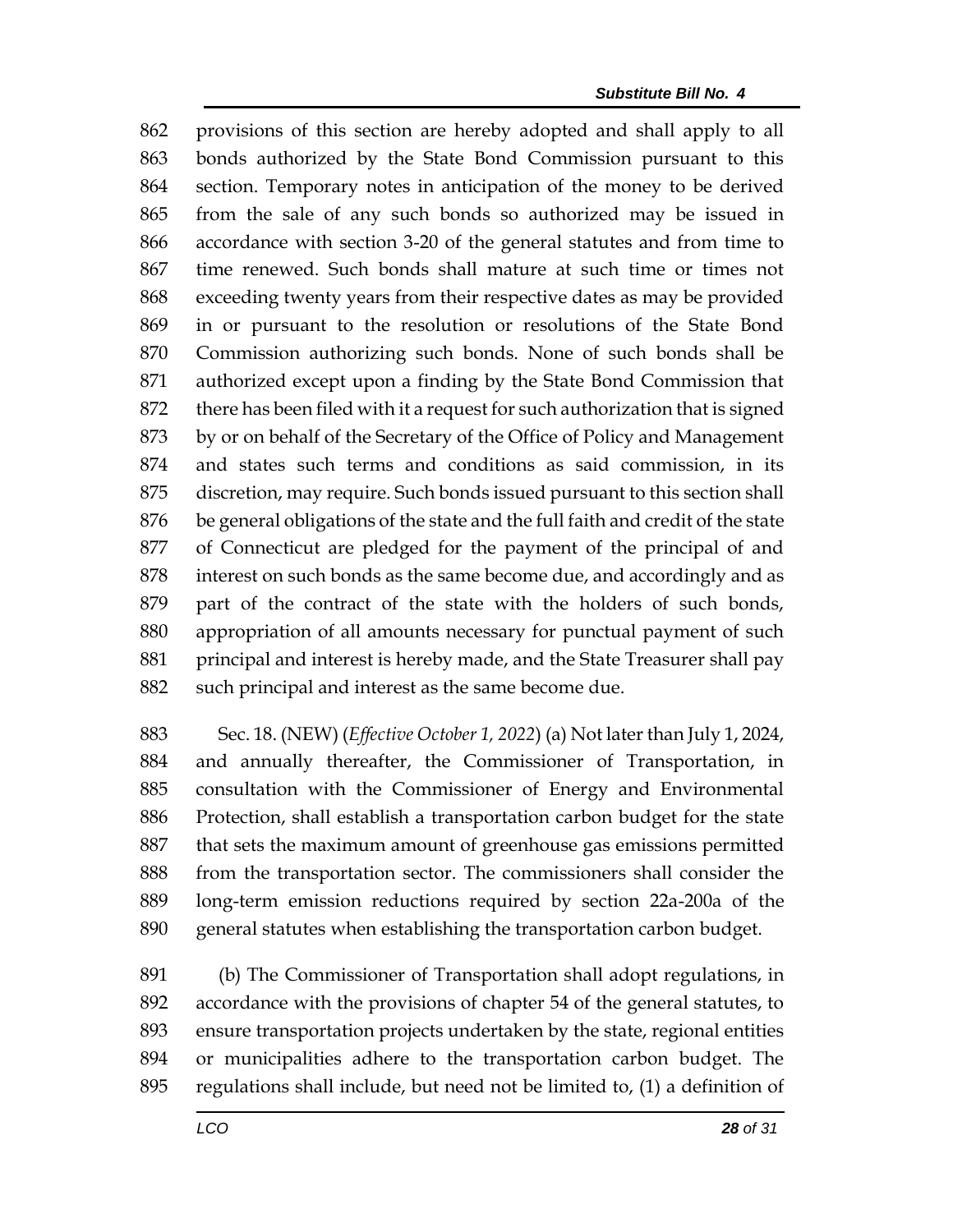"transportation project" that excludes transportation projects that are necessary for safety reasons or maintenance, (2) the methodology to calculate the greenhouse gas emissions expected from future transportation projects, (3) where such projects are estimated to increase net greenhouse gas emissions, the ways to offset such emissions by undertaking greenhouse gas mitigation transportation projects that will reduce such emission, and (4) a description of such greenhouse gas mitigation transportation projects, including, but not limited to, improving public transportation, constructing bikeways, pedestrian walkways or other multiuse trails or paths and installing electric vehicle charging infrastructure. Not later than July 1, 2024, the commissioner shall submit the regulations to the standing legislative regulation review committee for consideration under section 4-170 of the general statutes.

 (c) The Commissioner of Transportation, in consultation with the Commissioner of Energy and Environmental Protection, shall implement a public outreach plan to ensure sufficient public and stakeholder engagement in the development of the transportation carbon budget and the regulations.

 (d) On or before February 1, 2025, and annually thereafter, the Commissioner of Transportation shall submit, in accordance with the provisions of section 11-4a of the general statutes, a copy of the transportation carbon budget for the state and a description of and the results of the public outreach conducted pursuant to subsection (c) of this section to the joint standing committees of the General Assembly having cognizance of matters relating to transportation and the environment.

 Sec. 19. (*Effective July 1, 2022*) The sum of fifteen million dollars is appropriated to the Department of Energy and Environmental Protection from the General Fund, for the fiscal year ending June 30, 2023, for deposit into the medium and heavy duty vehicle voucher account, established under subsection (b) of section 14 of this act, for providing vouchers in accordance with section 14 of this act.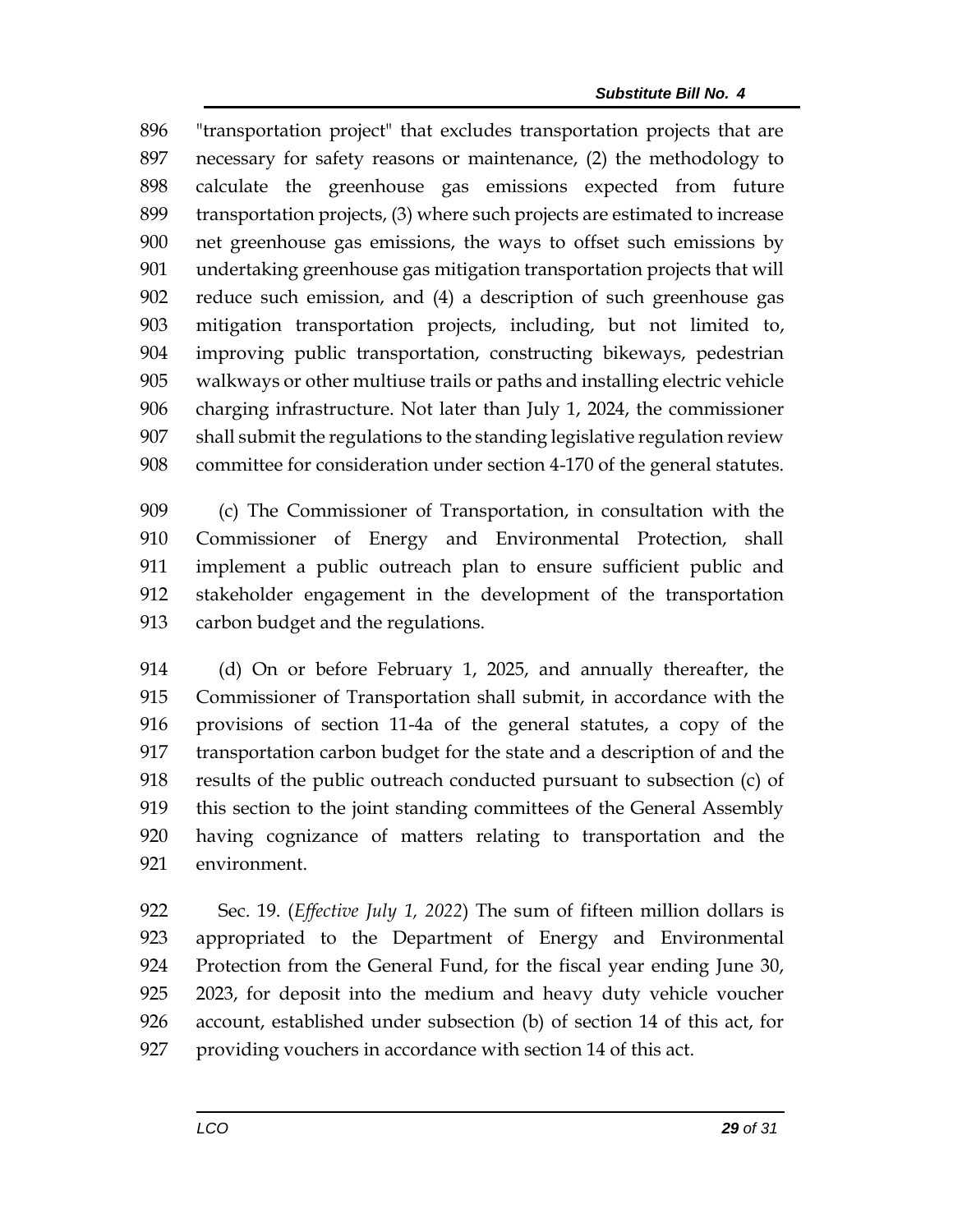928 Sec. 20. Subsection (f) of section 14-49 of the 2022 supplement to the

929 general statutes is repealed. (*Effective July 1, 2022*)

| This act shall take effect as follows and shall amend the following |                          |                  |  |
|---------------------------------------------------------------------|--------------------------|------------------|--|
| sections:                                                           |                          |                  |  |
|                                                                     |                          |                  |  |
| Section 1                                                           | October 1, 2022          | 4a-67d           |  |
| Sec. 2                                                              | October 1, 2022          | New section      |  |
| Sec. 3                                                              | October 1, 2022          | New section      |  |
| Sec. 4                                                              | October 1, 2022          | New section      |  |
| Sec. 5                                                              | October 1, 2022          | New section      |  |
| Sec. 6                                                              | October 1, 2022, and     | 12-81            |  |
|                                                                     | applicable to assessment |                  |  |
|                                                                     | years commencing on or   |                  |  |
|                                                                     | after October 1, 2022    |                  |  |
| Sec. 7                                                              | from passage             | 22a-202          |  |
| Sec. 8                                                              | July 1, 2022             | $14-49(a)$       |  |
| Sec. 9                                                              | July 1, 2022             | $14-49b(a)$      |  |
| Sec. 10                                                             | July 1, 2022             | 13b-68           |  |
| Sec. 11                                                             | July 1, 2022             | 22a-201c         |  |
| Sec. 12                                                             | from passage             | New section      |  |
| Sec. 13                                                             | July 1, 2022             | New section      |  |
| Sec. 14                                                             | from passage             | New section      |  |
| Sec. 15                                                             | October 1, 2022          | $10-220(a)$      |  |
| Sec. 16                                                             | July 1, 2022             | New section      |  |
| Sec. 17                                                             | July 1, 2022             | New section      |  |
| Sec. 18                                                             | October 1, 2022          | New section      |  |
| Sec. 19                                                             | July 1, 2022             | New section      |  |
| Sec. 20                                                             | July 1, 2022             | Repealer section |  |

## *Statement of Legislative Commissioners:*

In Section 1(e), Subdiv. designators were added for clarity, Sections 2, 3, 4 and 7 were rewritten for clarity and accuracy; in Section 5(b), "building" was changed to "facility" for consistency; in Section 6(81), "4a-67" was changed to "4a-67d" for accuracy; in Section 13(a), "thousand" was changed to "million" for consistency with legislative intent and to correct a typographical error; in Section  $15(a)(4)(B)$ , "vehicle" was changed to "bus" for accuracy; in Section 16(b) and (c), "electric school" was deleted for consistency; in Section 16(d), "school bus electrification" was changed to "zero-emission buses" and "stations" was changed to